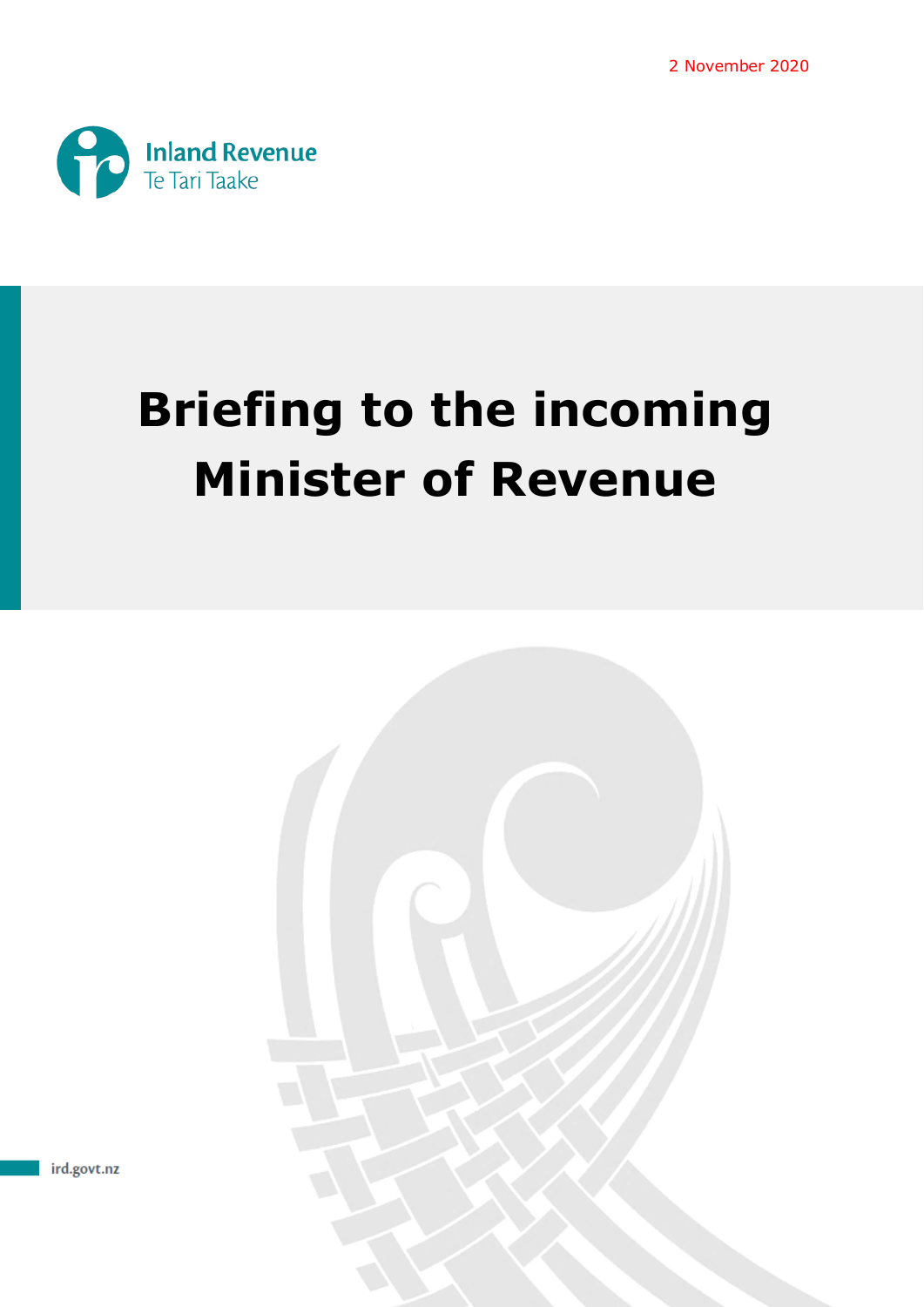# **Contents**

| Potential issues requiring decisions and or discussion with you before the end of the |
|---------------------------------------------------------------------------------------|
|                                                                                       |
|                                                                                       |
|                                                                                       |
|                                                                                       |
|                                                                                       |
|                                                                                       |
|                                                                                       |
|                                                                                       |
|                                                                                       |
|                                                                                       |
|                                                                                       |
|                                                                                       |
|                                                                                       |
|                                                                                       |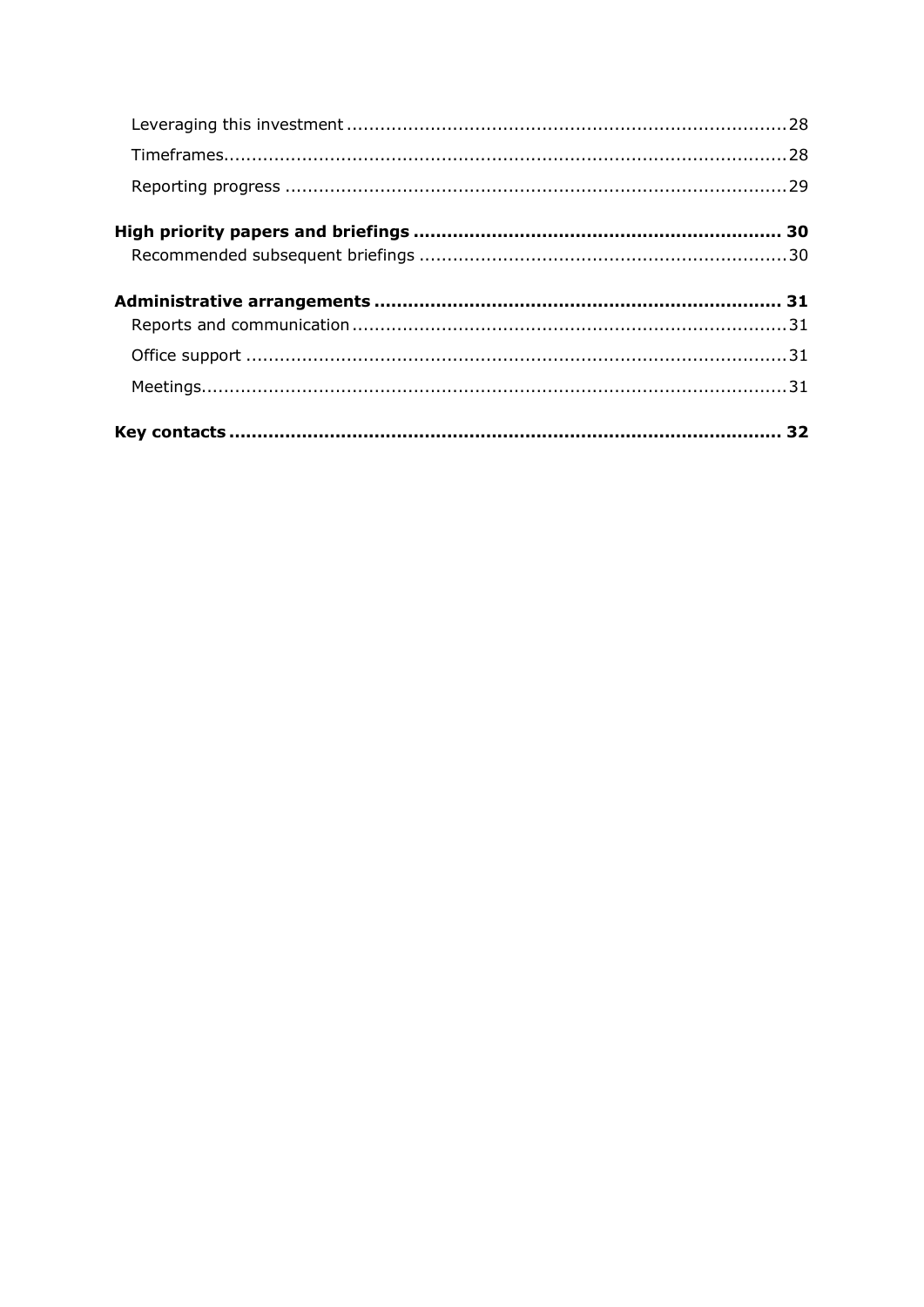## **Welcome**

<span id="page-3-0"></span>Welcome to the Revenue portfolio.

The tax system is a major piece of national infrastructure, and the Revenue portfolio is both busy and interesting. The strategic value of the tax system has increased in importance with the COVID-19 crisis and response. Decisions taken in the next few years will affect the ability of the tax system to continue to raise sufficient revenue to finance government expenditure.

In your manifesto there are a number of issues that we have identified that will require Cabinet decisions, and in some cases legislation, if you wish to progress them before the end of the year. Officials will report to you immediately on the process for progressing these items.

These matters include:

- A new 39% top personal income tax rate
- Extension of the Small Business (Cashflow) Loan Scheme
- Changes to the minimum family tax credit (report in conjunction with MSD and Treasury)

We look forward to working with you over this parliamentary term.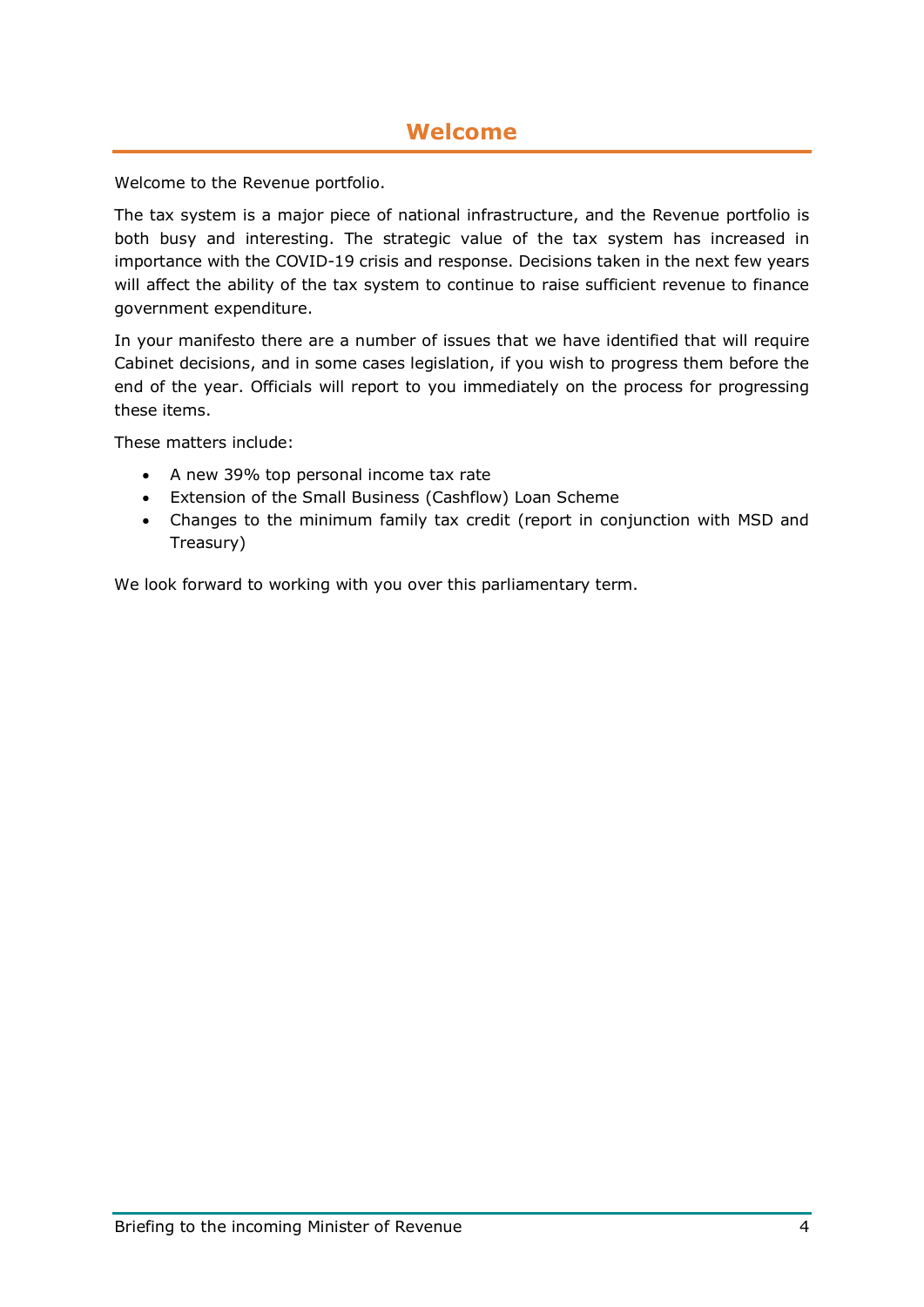## **Introduction to the Revenue portfolio**

#### <span id="page-4-1"></span><span id="page-4-0"></span>**Introduction to the Revenue portfolio**

As Minister of Revenue, you are accountable for the overall working of New Zealand's tax system and for protecting its integrity. You are also the responsible Minister for Vote Revenue, its appropriations, and policy priorities and direction within this Vote.

As the principal steward of New Zealand's revenue system, Inland Revenue must maintain the integrity of the tax system and the confidentiality of people's tax affairs. Inland Revenue collects over 80% of the Crown's revenue. The New Zealand Customs Service collects the majority of the remaining 20%.

Constitutionally, tax can only be levied according to laws enacted by Parliament. Decisions on tax policies delivered by Inland Revenue are made jointly by you and the Minister of Finance.

The administration of social policies makes up a significant portion of Inland Revenue's core business. Alongside collecting tax, Inland Revenue is an administrator of five social policies (Working for Families, Child Support, Student Loans, KiwiSaver and Paid Parental Leave). Inland Revenue has responsibility for distributing and/or collecting these social support payments and has shared policy responsibilities for these regimes with other departments. These roles are also administered under Vote Revenue.

In addition to tax, you will take social policy decisions jointly with other appropriate Ministers. More information about the social policy products Inland Revenue administers, and the Ministerial responsibilities relating to them, is covered in the table beginning on page 8.

The Commissioner of Inland Revenue has statutory independence from Ministers, to ensure Inland Revenue can levy tax and carry out its duties independently. The Commissioner carries prime responsibility for Inland Revenue's performance and must exercise statutory judgement to determine where resources should be focused. This is a somewhat different arrangement from other government departments, where Ministers have more ability to influence how a department should act.

## <span id="page-4-2"></span>**Introduction to Inland Revenue**

The needs and wellbeing of New Zealanders are at the heart of what Inland Revenue does. As mentioned above, in addition to being New Zealand's principal revenue agency, we also have an important role in administering social policy and other programmes, often in conjunction with other government agencies.

Inland Revenue contributes to the economic and social wellbeing of New Zealand by collecting and distributing money. Its success is reflected in three outcomes:

• Revenue is available to fund Government programmes through people meeting payment obligations of their own accord;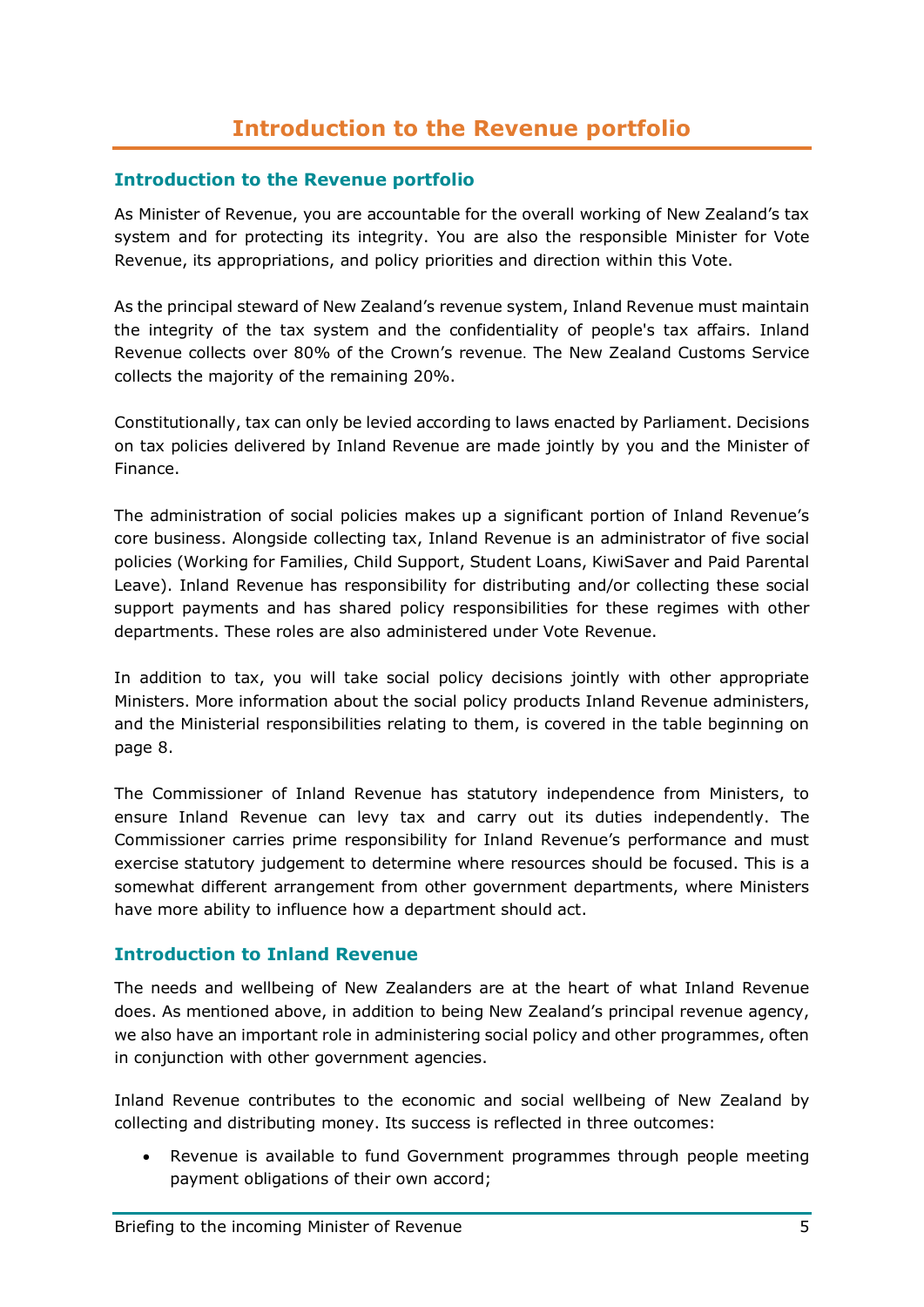- People receive the payments they are entitled to, enabling them to participate in society; and
- New Zealanders benefit economically and socially through Inland Revenue working collaboratively across its external environment.

Inland Revenue is transforming to become a more customer-centric, intelligence-led and agile organisation. This transformation is making it simpler and more certain for people to pay their taxes and receive their entitlements. Inland Revenue is involved in partnerships across government and the private sector to improve outcomes for New Zealanders.

Inland Revenue takes a 'right from the start' approach, which means we support customers before issues arise. A range of activities make it easy for customers to get things right, and hard for them to get it wrong. Inland Revenue:

- acts early;
- makes it easy to meet obligations and difficult not to;
- makes processes easy for customers; and
- actively involves and engages customers and other stakeholders.

Compliance is about making sure everyone pays the right amounts, accurately files the right information, and that customers receive the right amounts or entitlements. It covers everything Inland Revenue does, from helping customers get things right from the start, through to enforcement where necessary.

Inland Revenue also has new analytical tools and capabilities, which allow us to approach compliance more strategically. We can now better understand our customers and their reasons for not getting it right, develop more tailored and efficient interventions, and respond faster when we see deliberate non-compliance. Firm action is taken to address deliberate non-compliance through a range of enforcement activities including audit, litigation and prosecution.

As at 30 June 2020, Inland Revenue had approximately 4,700 people on permanent or fixed-term agreements. s9(2)(g)(i)

This reduction is a result of the cessation of time-limited funding, and continuing to realise the savings Inland Revenue committed to in return for the Government's investment in Business Transformation. This is covered in more detail in the *Inland Revenue – People* section on page 24.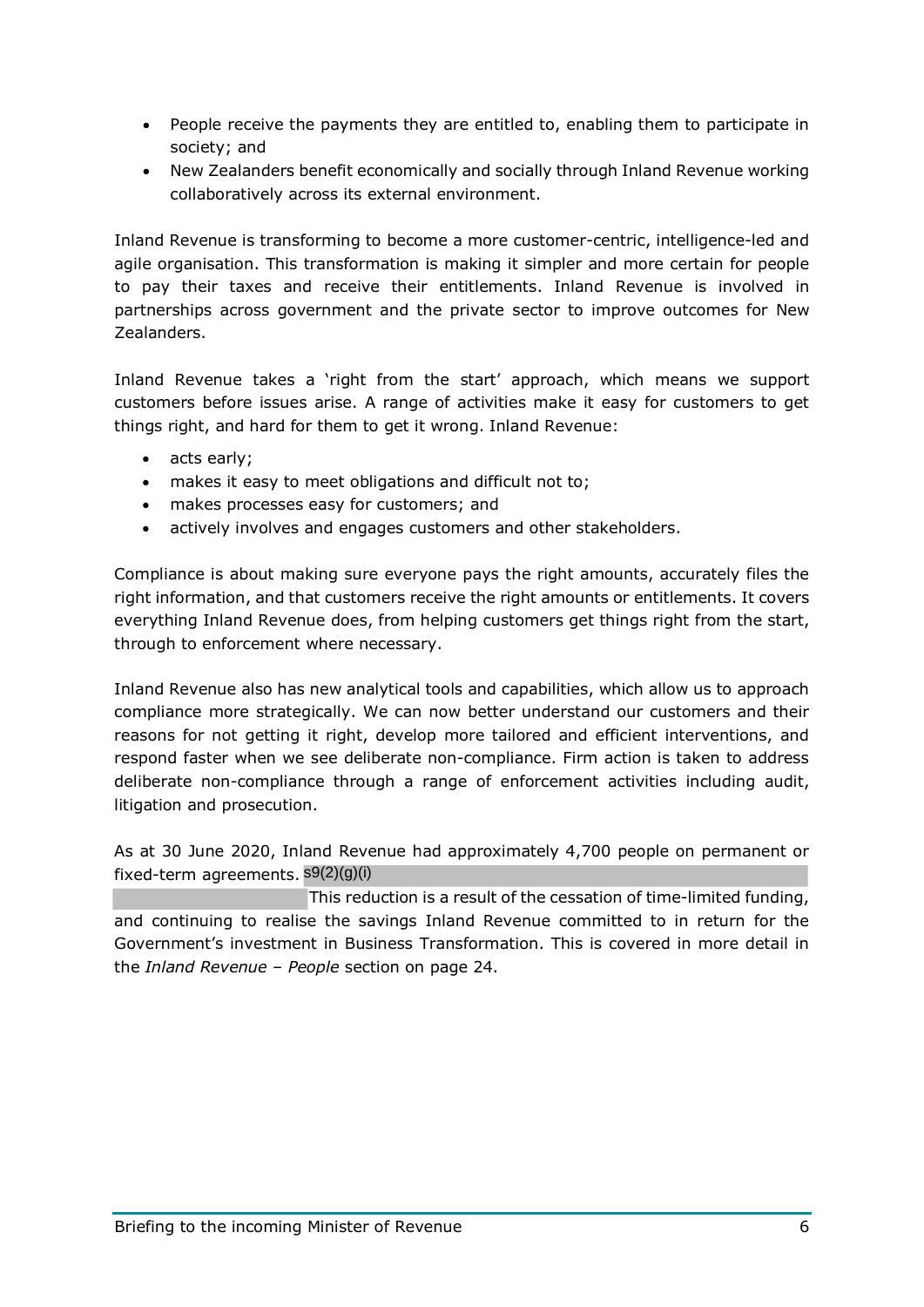## **Introduction to the tax and transfer system**

#### <span id="page-6-1"></span><span id="page-6-0"></span>**Inland Revenue's role in the tax and transfer system**

New Zealand's tax system is robust and provides reliable sources of revenue to fund Government programmes. As well as having coherent tax policy, the tax administration must also function well; this is critical because both policy and administration must be working well for the tax system to be effective.

The New Zealand tax system operates through customers meeting their tax obligations voluntarily. There are three fundamental beliefs that underpin voluntary compliance and are vital to upholding the integrity of the tax system. It is important that New Zealanders believe that:

- when I pay my tax, I'm doing a good thing (and that's what people like me do);
- when I'm trying to do the right things, Inland Revenue will help me; and
- when someone else is trying to do the wrong thing, Inland Revenue will find them.

Inland Revenue plays a vital role in maintaining and enhancing the integrity of the tax system by making sure it is clear, consistent and simple.

Alongside the Treasury, Inland Revenue provides advice to the Government on tax policy and the social policies we administer. Inland Revenue also provides advice to the Government on international tax issues and is involved in the development and implementation of New Zealand's international tax legislation.

Compared to most other countries, New Zealand's tax base is very broad and neutral. In New Zealand there are three major tax bases: personal income tax, company income tax and Goods and Services Tax (GST). Over 95% of the tax revenue Inland Revenue collects is from these three main taxes and those that support them (for example resident withholding tax – the tax on interest and dividend income).

The following chart shows the source of New Zealand's tax revenue for the financial year ended 30 June 20[1](#page-6-3)9, as reported in Inland Revenue's Annual Report 2019<sup>1</sup>.



<span id="page-6-3"></span><span id="page-6-2"></span><sup>1</sup> Please note the revenue figures for the year ended 30 June 2020 have yet to be approved by Audit NZ.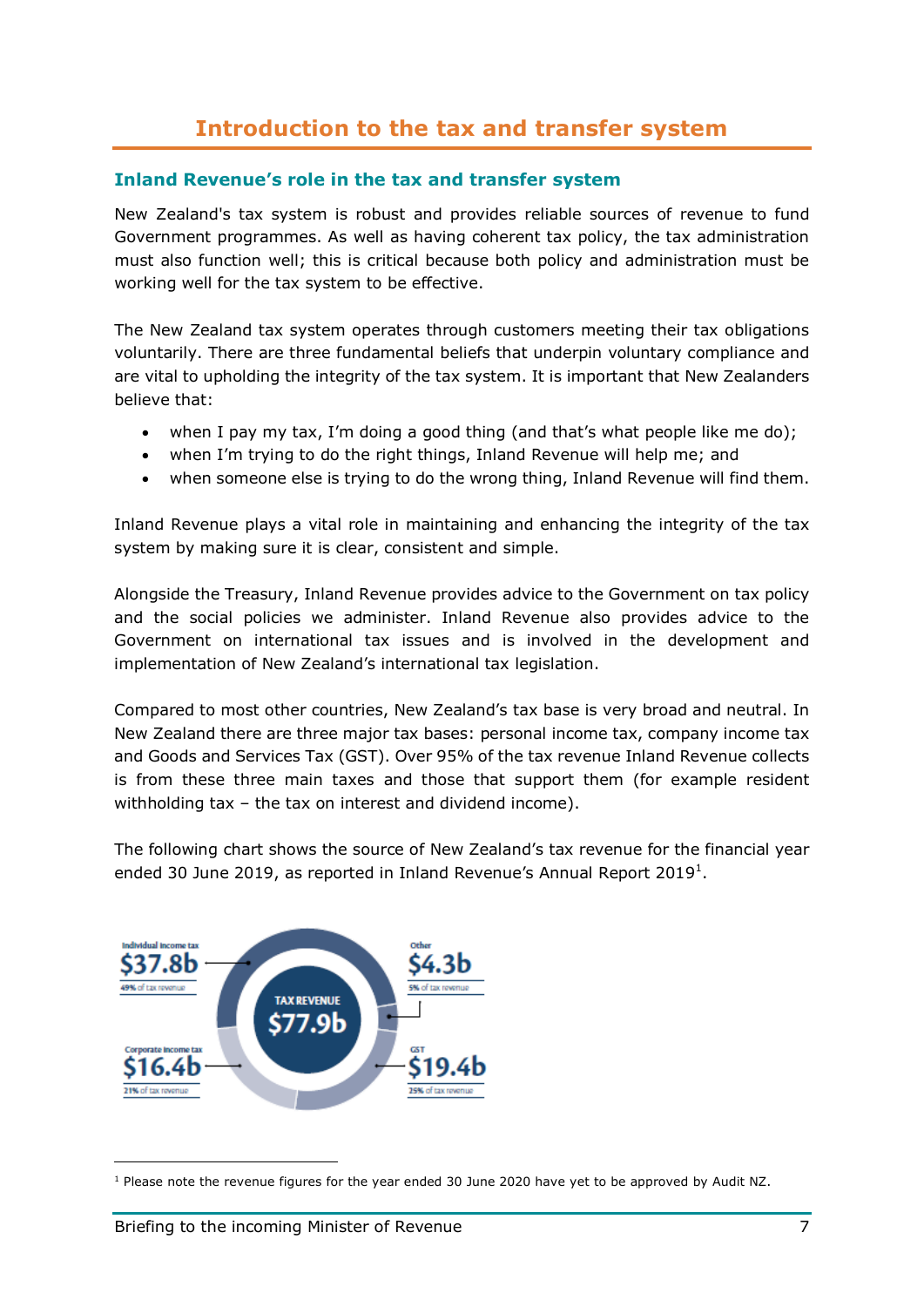## **Size and scope of Inland Revenue's activities**

Inland Revenue provides services to a wide range of customers. These include employees, employers, the self-employed, companies, not-for-profit organisations, trusts, Māori authorities, tax agents, parents, students, savers and investors, and people who live overseas but have tax affairs or social policy obligations in New Zealand.

Alongside the tax products mentioned in the previous section, Inland Revenue also administers a number of other products (particularly relating to social policy) in collaboration with other government departments. The table below shows a list of these products, the departments we collaborate with, and the current distribution of Ministerial responsibility for these policy areas.

| <b>Product</b>                                       | <b>Activity</b>                                                                                                                                                                                                                                                                                                                          | Joint Minister / Portfolio                                                                                                                                                                                                                                                                                                              |
|------------------------------------------------------|------------------------------------------------------------------------------------------------------------------------------------------------------------------------------------------------------------------------------------------------------------------------------------------------------------------------------------------|-----------------------------------------------------------------------------------------------------------------------------------------------------------------------------------------------------------------------------------------------------------------------------------------------------------------------------------------|
| <b>Working for</b><br><b>Families tax</b><br>credits | Inland Revenue, with the Ministry of<br>Social Development, distributed<br>\$3.19 billion in entitlements for<br>Working for Families tax credits<br>during the 2019-20 year.                                                                                                                                                            | Policy responsibility: shared with<br>the Ministers of/for Finance and<br>Social Development.<br>Administrative responsibility:<br>shared with Minister for Social<br>Development.                                                                                                                                                      |
| <b>Child support</b>                                 | Inland Revenue collected \$449<br>million from more than 161,000<br>parents who pay child support and<br>distributed \$297 million to carers<br>during the 2019-20 year. The<br>difference is retained by the<br>Government to help offset the cost<br>of the sole parent and unsupported<br>child benefits paid to receiving<br>carers. | Policy responsibility: As Minister of<br>Revenue, you have sole<br>responsibility.<br>Administrative responsibility: As<br>Minister of Revenue, you have sole<br>responsibility.<br>Note: consultations may be<br>required with other Ministers -<br>typically the Ministers of/for<br>Finance, Social Development, and<br>Children.    |
| <b>KiwiSaver</b>                                     | Inland Revenue administers the<br>KiwiSaver scheme by collecting<br>contributions and transferring them<br>to scheme providers for investment.<br>Inland Revenue transferred \$8 billion<br>to scheme providers during the<br>2019-20 year. As at 30 June 2020<br>there were 3.1 million people<br>enrolled in KiwiSaver.                | Policy responsibilities:<br>Minister of Finance - policy<br>decisions likely to have major fiscal<br>or economic impacts.<br>Minister of Commerce and<br>Consumer Affairs - withdrawal<br>rules and scheme provider<br>administration.<br>As Minister of Revenue, you have<br>responsibility for membership rules<br>and contributions. |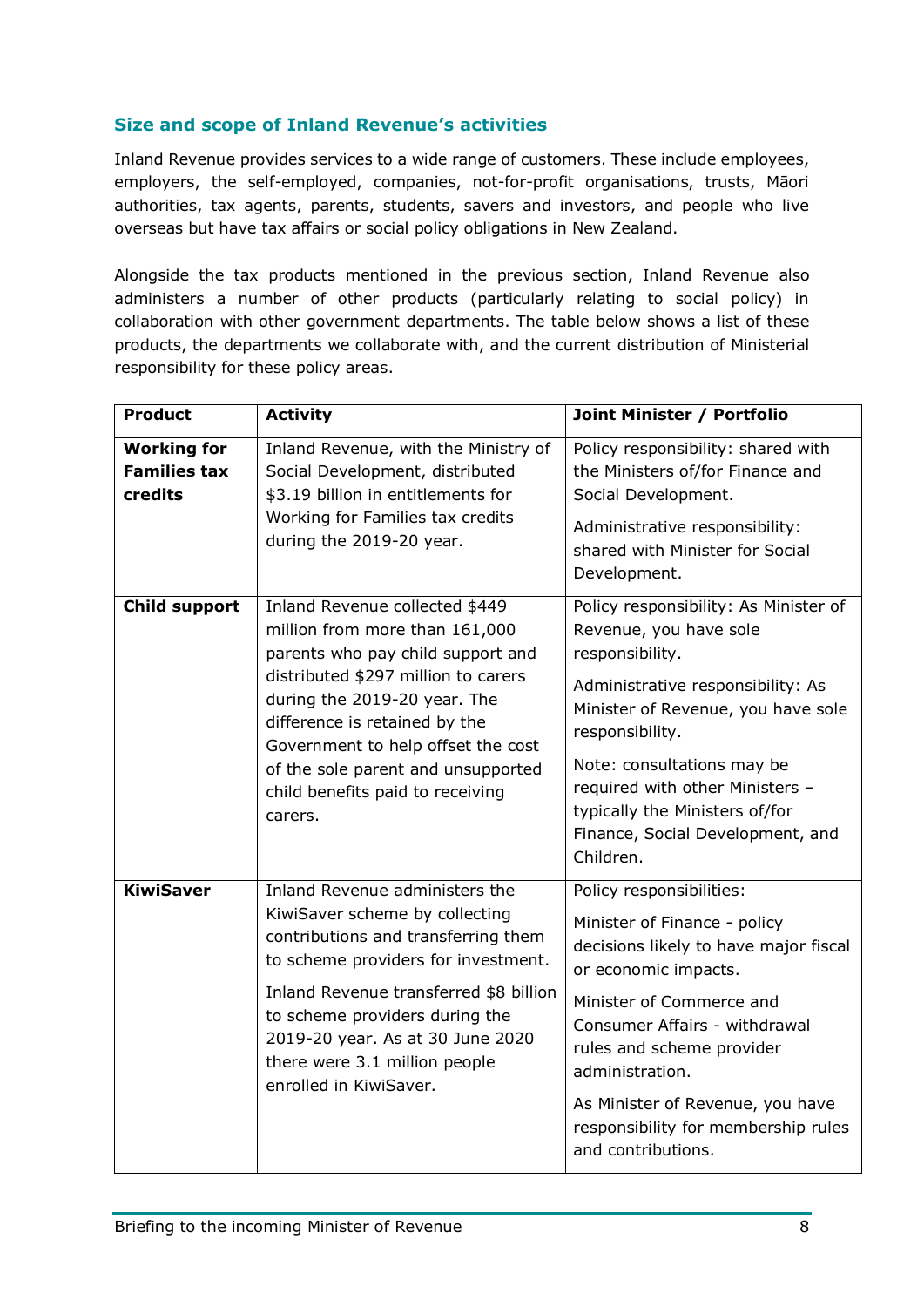| <b>Student loans</b>                                                                                                                                                                                                                          | Inland Revenue jointly administers                                                                                                                                                                                                                                                        | Policy responsibilities:                                                                                                                                                                                                                     |  |
|-----------------------------------------------------------------------------------------------------------------------------------------------------------------------------------------------------------------------------------------------|-------------------------------------------------------------------------------------------------------------------------------------------------------------------------------------------------------------------------------------------------------------------------------------------|----------------------------------------------------------------------------------------------------------------------------------------------------------------------------------------------------------------------------------------------|--|
| the Student Loan Scheme with the<br>Ministries of Education and Social<br>Development (StudyLink).<br>Inland Revenue has more than<br>692,000 student loan customers and<br>collected \$1.4 billion in repayments<br>during the 2019-20 year. | Minister of Education - Student<br>Loan Scheme as a whole.<br>Minister of Social Development -<br>administration of lending.                                                                                                                                                              |                                                                                                                                                                                                                                              |  |
|                                                                                                                                                                                                                                               | As Minister of Revenue you have<br>responsibility for the collection of<br>repayments.                                                                                                                                                                                                    |                                                                                                                                                                                                                                              |  |
| <b>R&amp;D Tax</b>                                                                                                                                                                                                                            | Inland Revenue is the lead                                                                                                                                                                                                                                                                | Policy responsibilities:                                                                                                                                                                                                                     |  |
| <b>Incentive</b>                                                                                                                                                                                                                              | administrator of this scheme,<br>working in conjunction with<br>Callaghan Innovation. The Ministry<br>of Business, Innovation and<br>Employment has policy responsibility<br>for all R&D initiatives. Firms can<br>claim a tax credit for eligible<br>expenditure incurred from the start | The Minister of Research, Science<br>and Innovation is responsible for<br>an appropriation in Vote Revenue<br>for the 2020/21 financial year for<br>the Research and Development Tax<br>Incentive and makes the overall<br>policy decisions. |  |
| of the 2019-20 income year.                                                                                                                                                                                                                   | As Minister of Revenue you have<br>responsibility for technical<br>decisions.                                                                                                                                                                                                             |                                                                                                                                                                                                                                              |  |
|                                                                                                                                                                                                                                               |                                                                                                                                                                                                                                                                                           | Administrative responsibility:<br>Inland Revenue.                                                                                                                                                                                            |  |
| <b>Best Start</b>                                                                                                                                                                                                                             | As at August 2020, since the                                                                                                                                                                                                                                                              | Policy responsibility:                                                                                                                                                                                                                       |  |
| inception of Best Start in mid-2018                                                                                                                                                                                                           | over \$181.5 million has been paid to<br>79,500 New Zealand families,                                                                                                                                                                                                                     | Shared with Ministers of/for<br>Finance and Social Development.                                                                                                                                                                              |  |
| supporting over 92,900 children.                                                                                                                                                                                                              |                                                                                                                                                                                                                                                                                           | Administrative responsibility:<br>shared with Minister for Social<br>Development.                                                                                                                                                            |  |
| <b>Paid Parental</b>                                                                                                                                                                                                                          | Inland Revenue has delegated                                                                                                                                                                                                                                                              | Policy responsibility:                                                                                                                                                                                                                       |  |
| authority from the Ministry of<br>Leave<br>Business, Innovation and<br>Employment to process Paid Parental<br>Leave applications and to make<br>payments.                                                                                     |                                                                                                                                                                                                                                                                                           | Minister for Workplace Relations<br>and Safety                                                                                                                                                                                               |  |
|                                                                                                                                                                                                                                               | Administrative responsibility:<br><b>Inland Revenue</b>                                                                                                                                                                                                                                   |                                                                                                                                                                                                                                              |  |
|                                                                                                                                                                                                                                               | Inland Revenue made \$420 million<br>in payments to 47,810 carers during<br>the 2019-20 year.                                                                                                                                                                                             |                                                                                                                                                                                                                                              |  |

## <span id="page-8-0"></span>**Te Tiriti o Waitangi, the Treaty of Waitangi**

Inland Revenue understands the importance of meeting its Tiriti o Waitangi obligations as a government agency. Inland Revenue's Māhutonga programme seeks to integrate te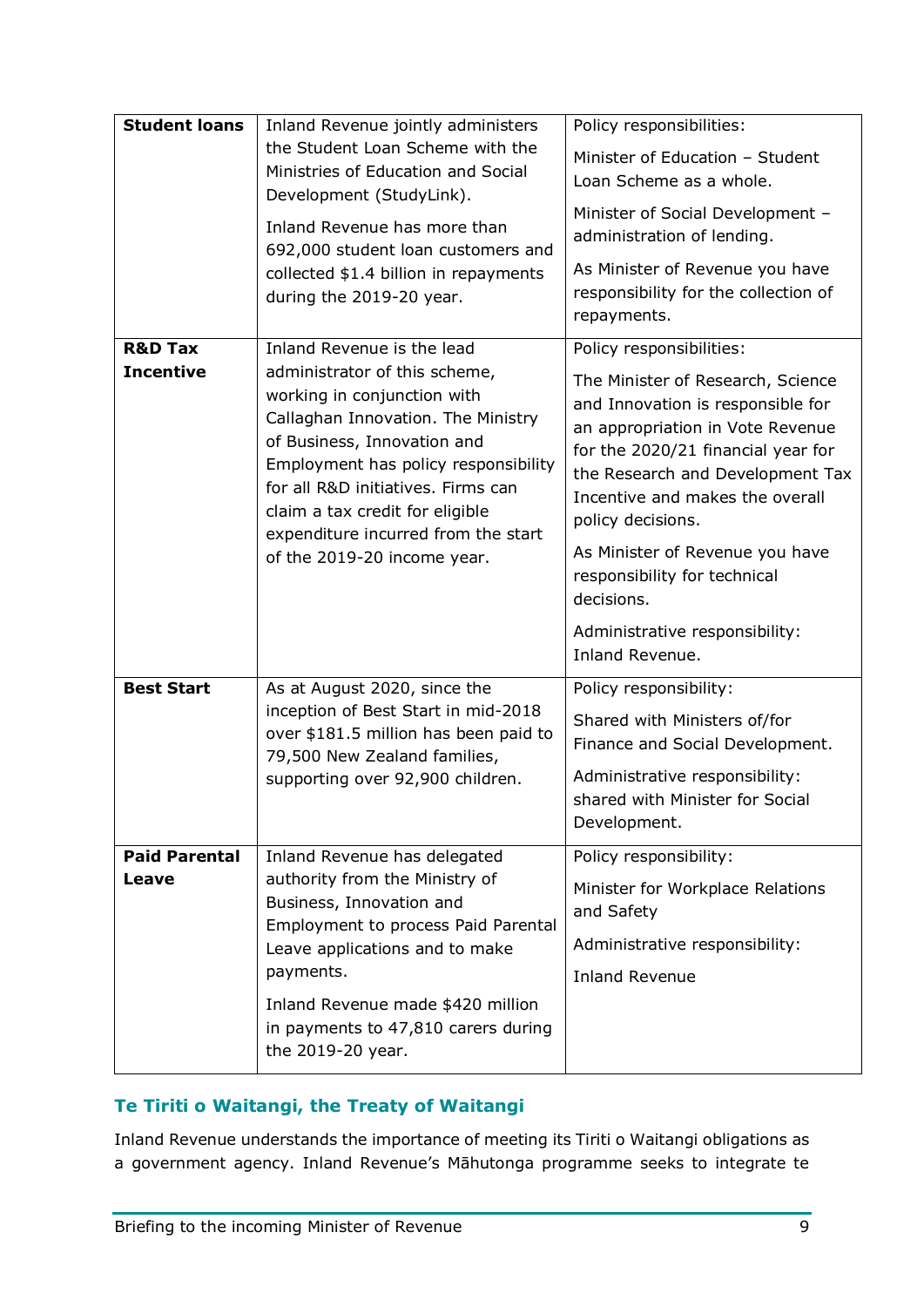Tiriti o Waitangi and Māori principles, concepts and practices into the way it works. Māhutonga sets out the direction we want to take with our organisational culture and our Māori customers.

## <span id="page-9-0"></span>**The current landscape**

Inland Revenue has had a significant focus on the response to the global COVID-19 pandemic. We have shared our analysis of the impact of COVID-19 on the economy and society, along with our approach to services and operations with public sector agencies to support New Zealand's collective response to COVID-19.

Inland Revenue has taken a highly supportive and empathetic approach to help customers through this period, assisting them to find the best way to manage their obligations and receive the right entitlements. Our new analytical capabilities are shaping how we support customers to pay and receive the right amounts across a range of areas.

These capabilities have significantly improved our ability to identify and address new risks and compliance opportunities, to better understand our customers, and how we can help them get it right and shift their behaviour. We are rethinking the balance of interventions and skills required to achieve this, complemented with greater automation, more sophisticated risk analysis and better targeting. Our improved analytical capability presents significant opportunity, which we can discuss with you further at the appropriate time.

Inland Revenue's performance has been, and will continue to be, affected by prioritisation decisions made to support the Government's response to COVID-19. Inland Revenue's performance against the targets set for the 2020/21 financial year will reflect the impacts of responding to COVID-19. More information about Inland Revenue's performance will be provided in a separate briefing.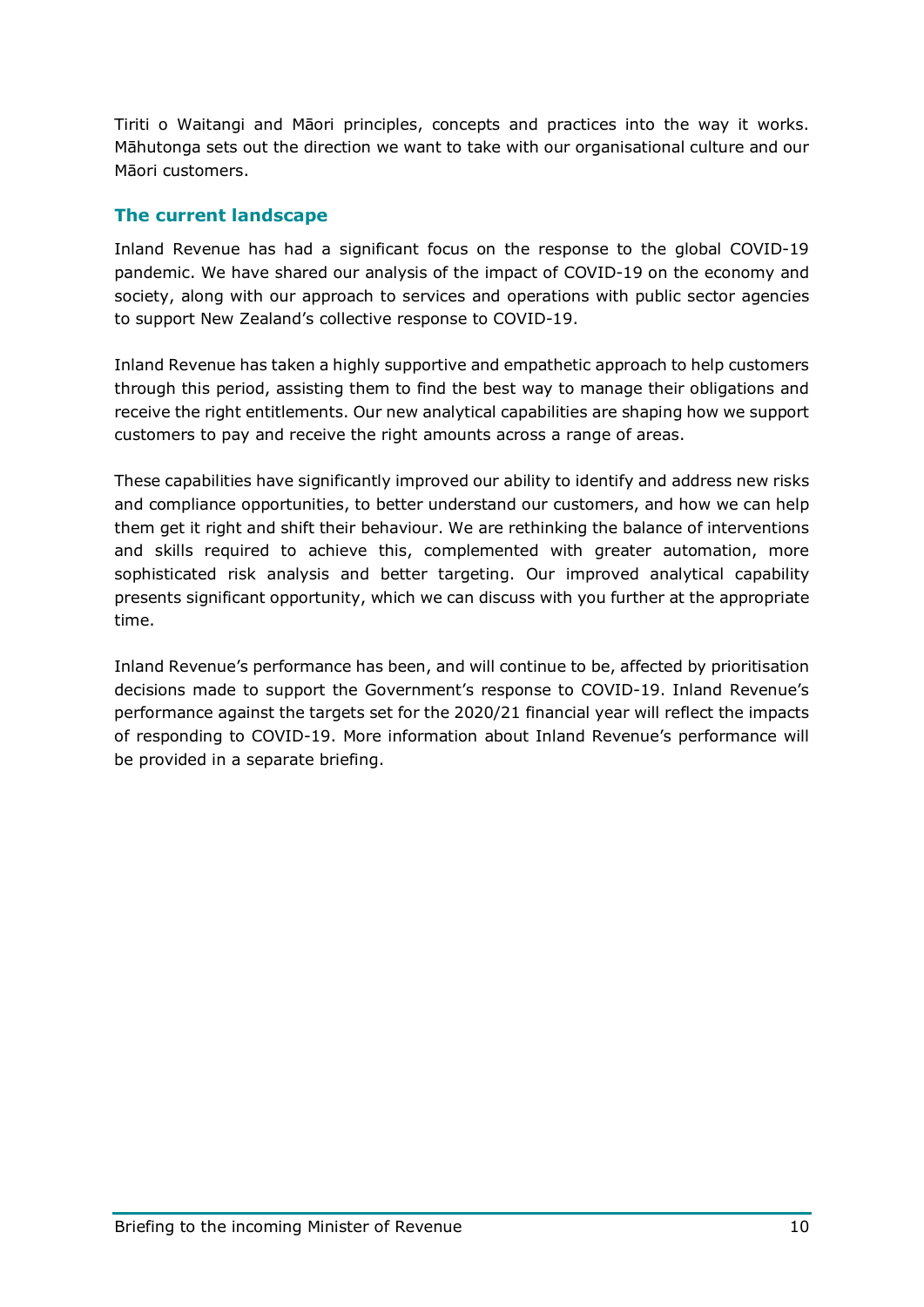#### <span id="page-10-1"></span><span id="page-10-0"></span>**Introduction to tax policy**

The primary purpose of the tax system is to raise revenue to fund government expenditure. This should be done in a way that is efficient, fair, simple, coherent and collects the tax that is due, on time and in full. The decisions you take with the Minister of Finance on tax policy shape the tax system.

The tax system is a major piece of national infrastructure. Its strategic value has increased in importance with the COVID-19 crisis and response. The ability of the tax system to raise funds to be used in response to the crisis, and (when and if appropriate) contribute to eventual fiscal consolidation, is a role that no other national infrastructure can play. As such, decisions in the next few years that affect the ability of the tax system to continue to raise substantial amounts of revenue are even more important than usual.

In the past, some Ministers of Finance and Revenue have established a memorandum of understanding setting out how they want to work together on the tax portfolio and outlining the division of responsibility. If this is of interest, we can discuss this with you further.

Reflecting the joint responsibilities between you and the Minister of Finance, you will receive joint tax policy advice from Inland Revenue and the Treasury.

As mentioned in the Introduction to the Tax and Transfer System section, Inland Revenue is also an administrator of Working for Families, Child Support, Student Loan, KiwiSaver and Paid Parental Leave social policies, and has shared policy responsibilities for these regimes with other departments. We can discuss with you the possibility of setting up regular engagement with Ministerial colleagues who share responsibility for these social policy regimes.

## <span id="page-10-2"></span>**New Zealand's tax and transfer system**

New Zealand's current tax system has evolved through decisions made over many years. Past decisions have been quided by the following principles:

- Neutrality with respect to economic activity, so that particular sectors are neither favoured nor penalised by the tax rules.
- Minimising the economic burden, relative to the revenue being raised, to lessen any distortions to economic activity that taxes might cause.
- Fairness, so that different taxpayers with similar amounts of income pay similar amounts of tax.
- Progressivity, so those who are better off pay a greater proportion of their income in tax.
- Considering the tax and transfer system as a whole, by thinking about how different policies interact, rather than looking at policies in isolation.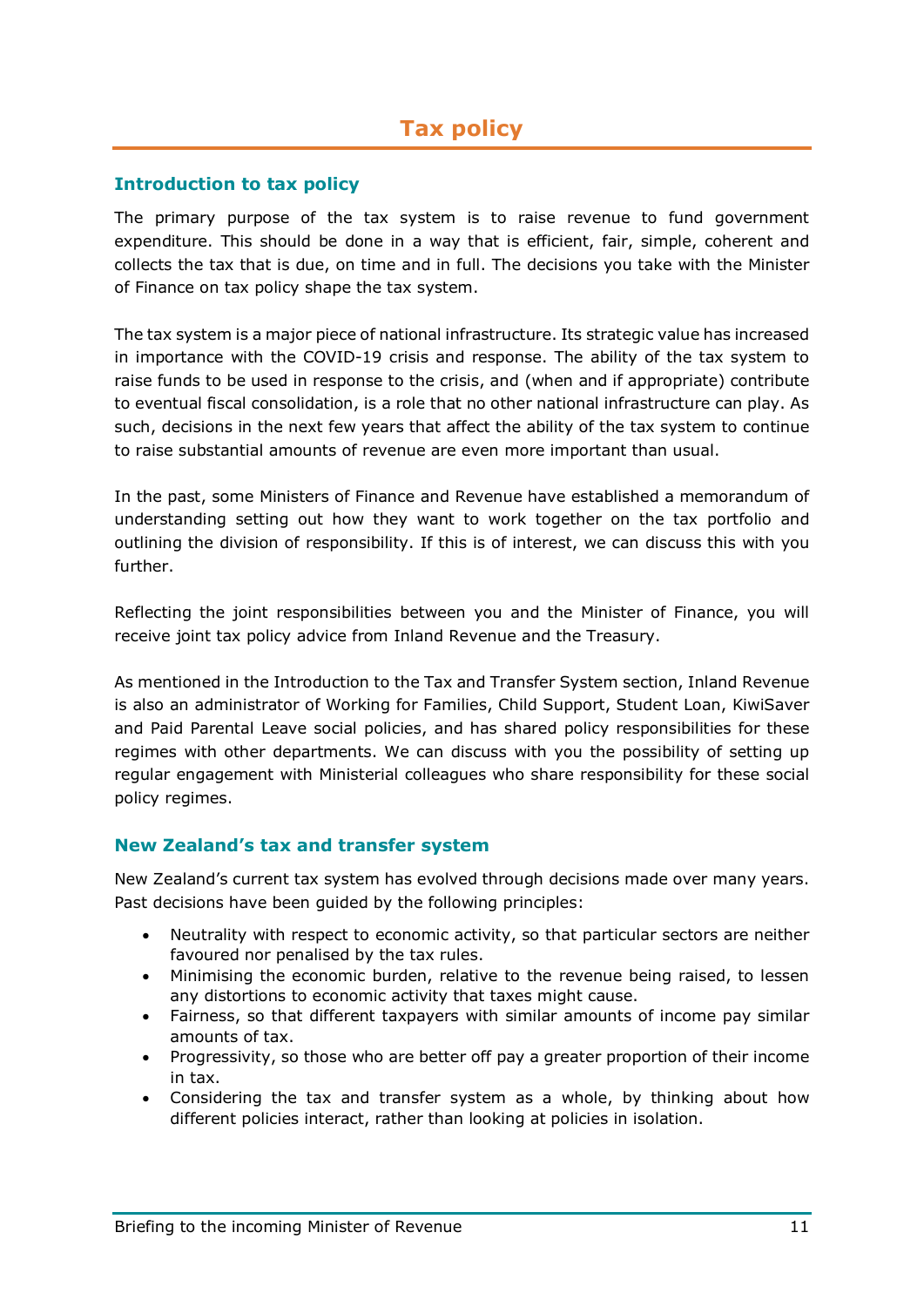There are two important consequences of following this approach. The New Zealand tax system raises the bulk of its revenue from three tax bases: personal income, company income and GST, and New Zealand does not have some of the more distortionary taxes, such as stamp duties, that are found in other countries.

New Zealand's tax system is underpinned by a "broad-based, low-rate" (BBLR) framework. In a BBLR tax system tax bases are kept broad and tax rates are kept as low as possible while remaining consistent with the Government's distributional objectives. 

A BBLR helps ensure the revenue base is stable and works well because taxes are applied fairly and with few exemptions. For instance, compared with other OECD countries, New Zealand raises a high amount of consumption tax revenue from its GST (as a proportion of GDP) despite the GST rate being in the middle of the range. The broad approach to what is being taxed makes Parliament's intention clear and helps courts decide what is, and what is not, tax avoidance.

The interaction between the way individuals and entities, such as companies, are taxed is also very important to ensure that the tax system achieves its efficiency and fairness objectives. Changing income tax rates requires considering implications for the coherence of the system as a whole, and the incentives for individuals to work and save.

How attractive New Zealand is as a destination for international investment is affected by the corporate tax rate. Coordinating the interaction between the individual and entity tax rates is an important aspect of the design of the tax system, which helps address the tension between the alignment of rates and international competitiveness.

Tax policy settings need to be supported by good tax administration. As mentioned, the New Zealand tax system is underpinned by the concept of voluntary compliance. This means ensuring taxpayers can readily comply with their obligations, that they are able to seek support when they need help in meeting such obligations, and that Inland Revenue takes appropriate enforcement action where there is non-compliance. Together, good tax policy settings and good tax administration make a great tax system.

## <span id="page-11-0"></span>**Developing the Tax Policy Work Programme**

One of the first steps for the new Government is to develop a revenue strategy that is effectively linked with its economic strategy. The revenue strategy sets out the Government's objectives for the tax system and tax policy, in the context of its economic and fiscal strategies. The next stage is developing a tax policy work programme that gives effect to the revenue strategy.

The Tax Policy Work Programme (TPWP) sets out what Inland Revenue's policy focus will be over the next 18 months. Its development involves consultation with a wide range of stakeholders. It is approved by you and the Minister of Finance, and reflects your priorities. An updated version of the TPWP was released in August 2019 – we will provide you with a copy of this work programme.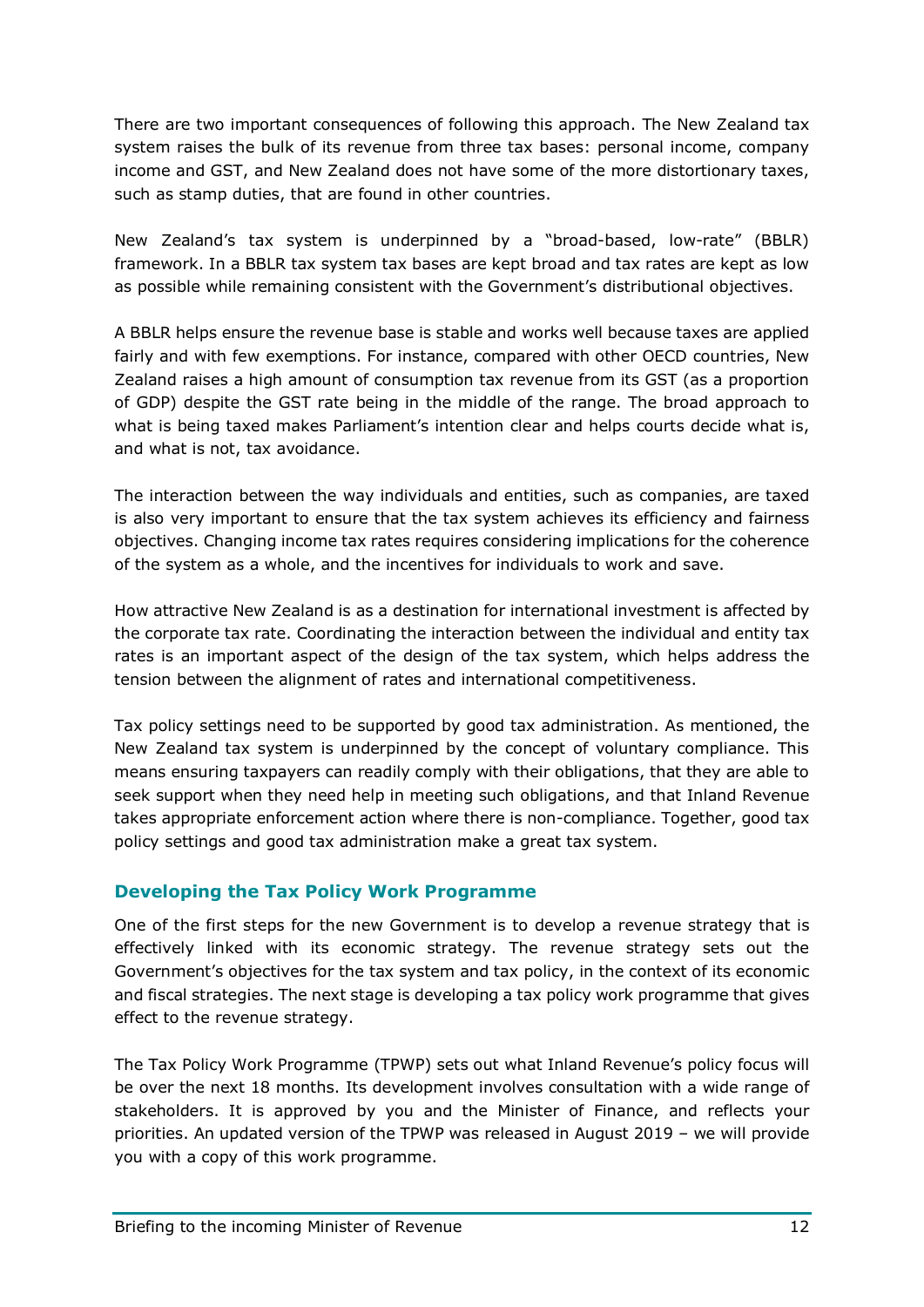The TPWP is generally made public, attracting strong interest from the tax and business communities, to whom it provides greater certainty and an understanding of the Government's direction in tax policy. We will report to you and the Minister of Finance on possible measures for inclusion in the TPWP.

## <span id="page-12-0"></span>**Influences on the Tax Policy Work Programme**

During 2020, a significant amount of policy resource was diverted to the COVID-19 response, which required a number of tax and social policy measures to be delivered in a short period of time (policy measures that Inland Revenue has implemented as part of the COVID-19 response to date are set out on page 20). The focus has mainly been on the initial phase of responding to COVID-19, which relates to short-term measures aimed at supporting households and firms, and alleviating hardship.

Over the next 18 months, tax policy measures associated with COVID-19 will continue to be a high priority. This would involve longer-term measures helping to rebuild the economy. This could involve consideration of whether current tax settings are making the right trade-offs between supporting economic efficiency, productivity and growth on the one hand, and Government fairness and distributional goals on the other.

In practice, tax policy work aimed at rebuilding the economy is not necessarily separate from the majority of the TPWP, which is aimed at ensuring that tax is raised fairly and efficiently, and that tax policy responds quickly and appropriately to new developments. Keeping tax policy up to date and relevant, often through a number of smaller initiatives, is critical in ensuring that New Zealand has, and continues to have, a good tax system.

## <span id="page-12-1"></span>**Potential issues requiring decisions and or discussion with you before the end of the year**

In your manifesto there are several issues that we have identified that will require Cabinet decisions, and in some cases legislation, before the end of the year. Officials will report to you immediately on the process for progressing these items. These matters include:

- A new 39% top personal income tax rate
- Extension of the Small Business (Cashflow) Loan Scheme
- Changes to the minimum family tax credit (report in conjunction with MSD and Treasury)

Before the end of the year we will also discuss and seek direction from you on:

- Your availability to attend and open the CAANZ annual tax conference in Auckland on 19 November 2020
- Legislative Bill bids for 2021
- Budget 2021 work
- Next steps following the reinstatement of two tax bills both will need to be passed prior to 31 March 2021<sup>s9(2)(f)(iv)</sup>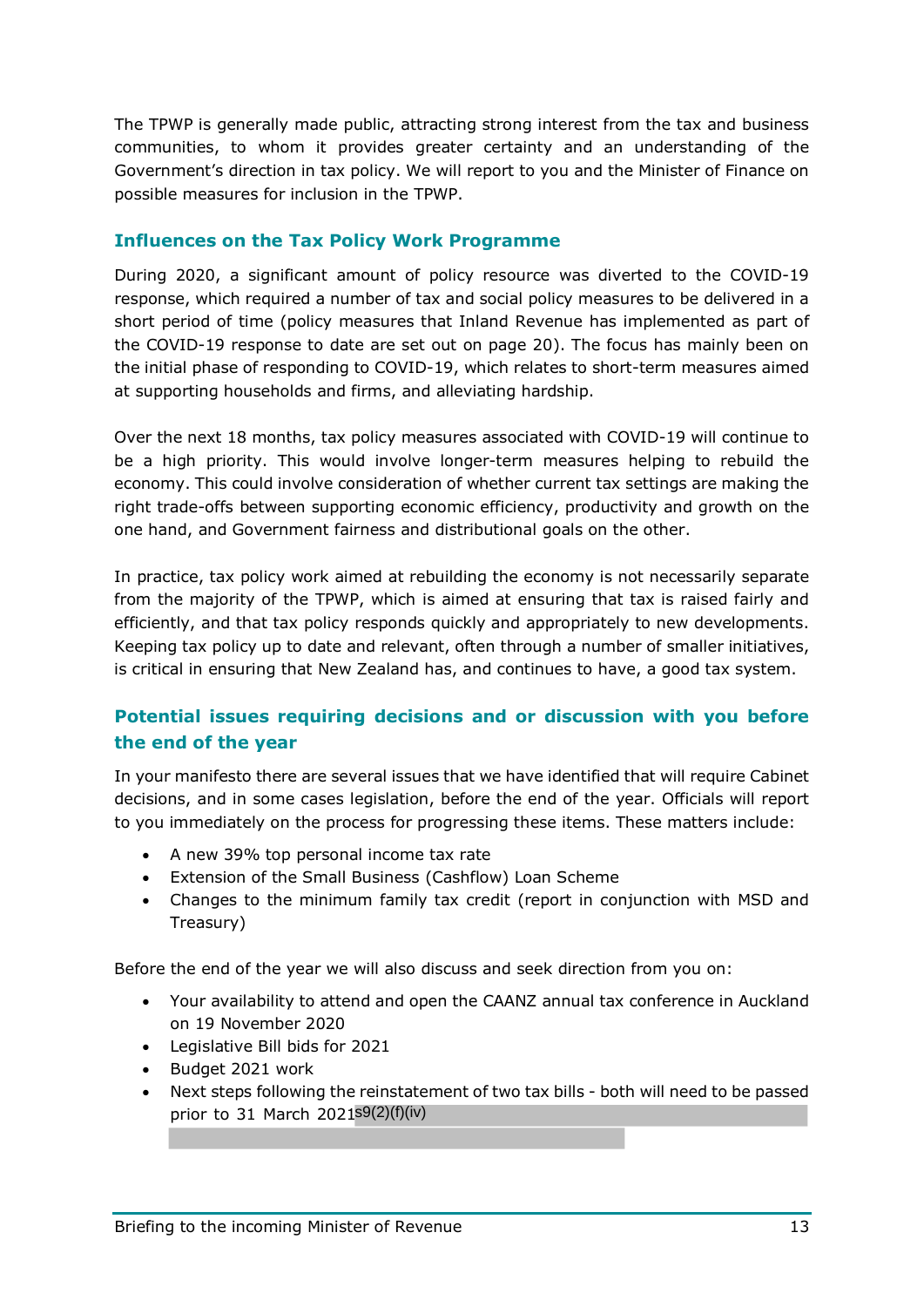## <span id="page-13-0"></span>**Key issues for the TPWP over the next 18 months**

Alongside the issues identified above, the key issues for the TPWP over the next 18 months are outlined below.

- Rebuilding the economy whether current tax settings are making the right tradeoffs, considering the advantages and disadvantages of possible reform.
- Issues related to the misalignment of the top personal tax rate and the company rate.
- The role of environmental taxes and what an environmental tax framework should look like.
- Improving data analytics to further enhance insights from data and information to provide better informed policy interventions.
- International tax settings includes work being progressed by the OECD on taxing the digital economy (referred to by the OECD as Pillar One and Pillar Two proposals). Ensuring the tax system does not act as an undue impediment to inbound capital investment and imported skills, while not creating integrity or equity risks.
- Improving tax administration.
- Potential changes to Working for Families and broader welfare overhaul.
- Allocating sufficient resource to business as usual issues to ensure a robust tax system, maintaining its integrity.
- Testing policies in the tax system (and applicable parts of the welfare system) are working as Parliament intended, and helping to ensure regulatory systems are fit for purpose.

## <span id="page-13-1"></span>**Generic tax policy process**

The process of developing tax policy is also important. Tax changes are developed in accordance with the Generic Tax Policy Process (GTPP). This is a defined process that emphasises consultation throughout the policy development process. The GTPP contributes significantly to tax policy changes being well thought through and workable in practice.

There are two particular benefits from the GTPP. Tax is complex and nobody has a monopoly of wisdom on tax matters. External parties help us identify potential problems and improve the workability of policy.

The GTPP also fosters a trusted relationship between officials and stakeholders. It means New Zealand has a private sector that is well informed about tax policy and can provide advice based on what is best for the tax system rather than what is solely in their interest. International commentators comment favourably on the constructive and inclusive way tax policy is developed in New Zealand compared with other countries.

Inland Revenue and the Treasury publicly released the *Tax and social policy engagement framework* in August 2019. This sought to formalise enhancements to consultation processes and reflect how the GTPP has evolved over time. Key enhancements outlined in the framework are placing a greater emphasis on outcome focused policy development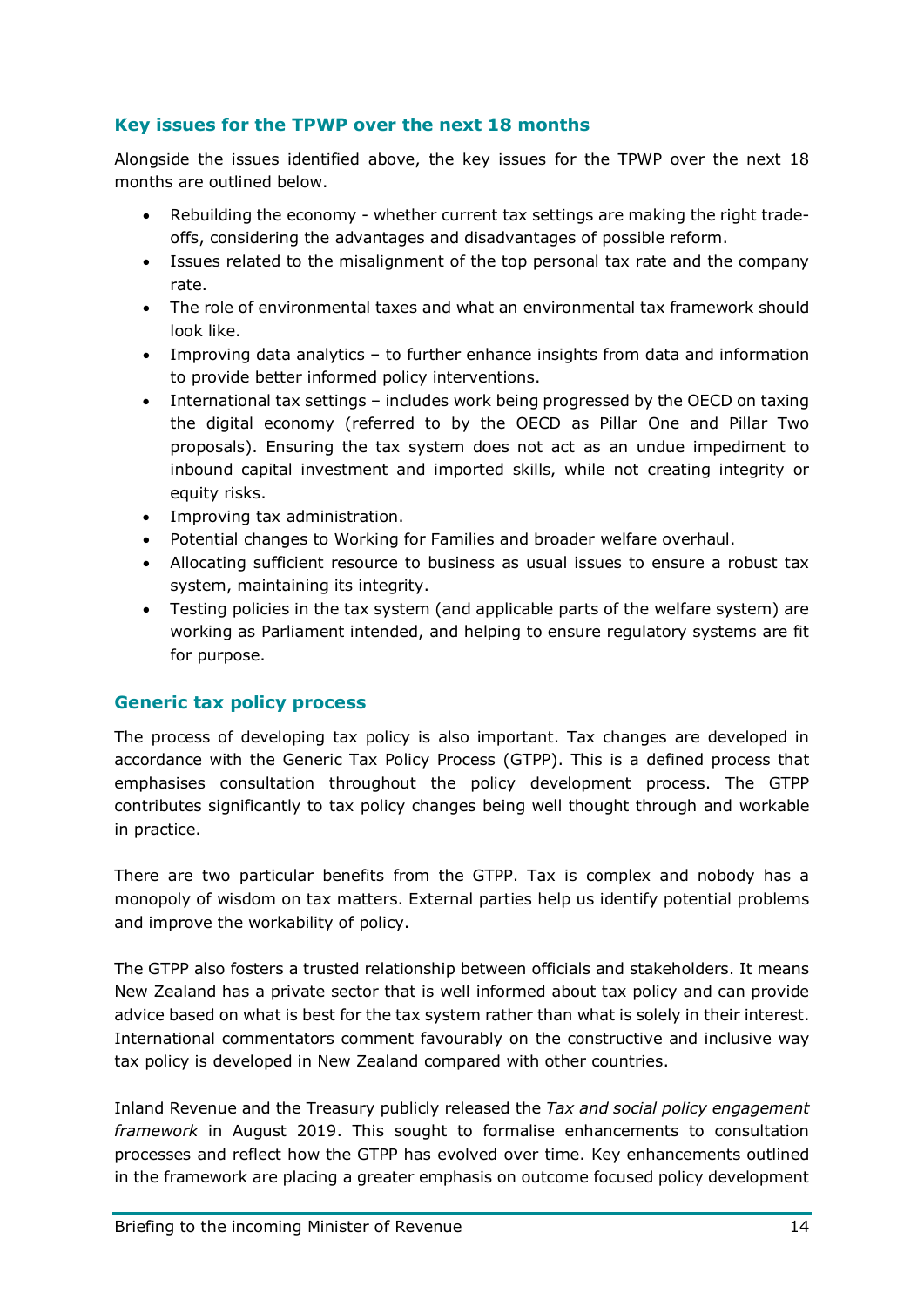through earlier and more frequent engagement, engagement with a wider range of stakeholders, and engagement with Māori.

New ways of working put in place in response to COVID-19 reflected the move towards earlier and more frequent engagement. In particular, the hosting of regular focus groups with stakeholders to discuss issues relating to specific tax areas. These processes received positive feedback from stakeholders and will inform how the GTPP operates moving forward.

## <span id="page-14-0"></span>**Engagement with stakeholders**

Due to the GTPP's emphasis on consultation and engagement throughout the policy development process, Inland Revenue has well established relationships with the tax community. Inland Revenue engages regularly with stakeholders such as tax agents, professional bodies such as Chartered Accountants Australia and New Zealand (CA ANZ) and Accountants and Tax Agents Institute of New Zealand (ATAINZ), and industry groups such as the Corporate Taxpayers Group. These groups may seek to regularly engage with you over significant issues within your portfolio.

Traditionally the Minister of Revenue opens the conferences of CA ANZ and the International Fiscal Association (IFA). This year the CA ANZ conference is scheduled for 19 November, and the IFA conference is on 25 February 2021. Officials will support you with briefings for these events.

#### <span id="page-14-1"></span>**Bills in progress**

In addition to the items on the work programme, there are also a number of taxation bills before Parliament at any given time. Currently, two Bills have been introduced and should be progressed. These Bills are the Taxation (Annual Rates for 2020-21, Feasibility Expenditure, and Remedial Matters) Bill and the Child Support Amendment Bill. In order to be progressed, these Bills will need to be re-instated by the new Parliament. We are happy to discuss the content of these Bills with you in more detail.

## *Taxation (Annual Rates for 2020-21, Feasibility Expenditure, and Remedial Matters) Bill*

The Taxation (Annual Rates for 2020-21, Feasibility Expenditure, and Remedial Matters) Bill received its first reading on 24 June 2020 and was referred to the Finance and Expenditure Committee. The main items within the Bill include the annual rates of income tax for the 2020-21 tax year, deductibility of feasibility expenditure, purchase price allocation, and amendments to the land sale rules. The feasibility expenditure and purchase price allocation amendments have attracted a large amount of interest from the private sector, with this high level of interest expected to continue as the Bill progresses.

The Bill also includes amendments relating to the application of GST on outbound mobile roaming services, the transfer of unclaimed Australian superannuation money to KiwiSaver accounts, and Mycoplasma bovis tax issues. A Supplementary Order Paper to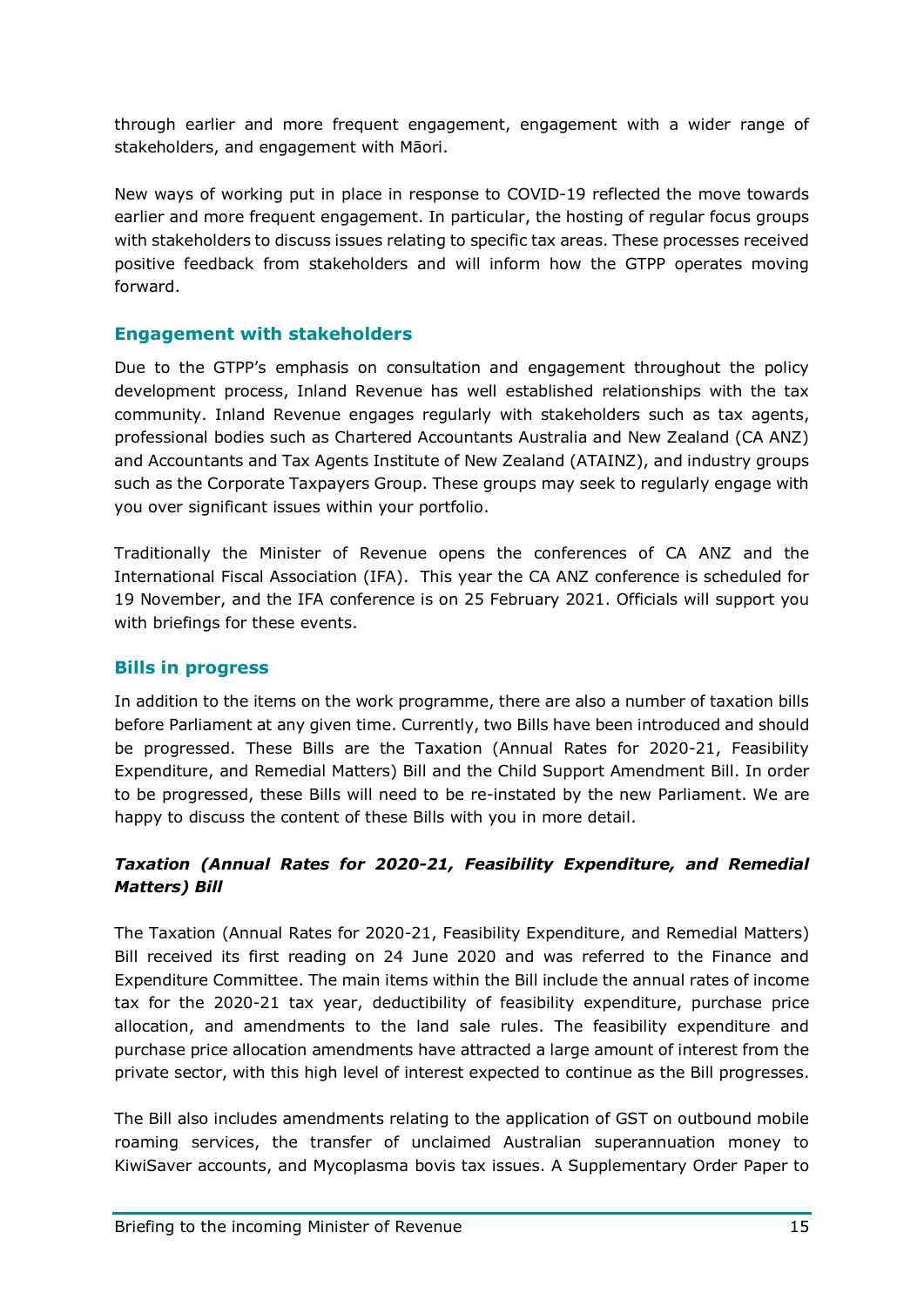the Bill includes amendments simplifying the administration of the Unclaimed Money Act 1971 and adjustments to the threshold for an automatic write-off of tax owing for individuals.

As this Bill contains annual rates for the 2020-21 tax year, and it is a statutory requirement for the rates to be set before each tax year, it will need to be enacted before the end of March 2021.

#### *Child Support Amendment Bill*

The Child Support Amendment Bill received its first reading on 6 May 2020 and was referred to the Social Services and Community Committee. The proposals in the Bill are aimed at supporting Stage 4 of Inland Revenue's Business Transformation programme and include amendments that would introduce the payment of financial support by compulsory deduction, limit retrospective reassessments by introducing a four year time bar, and amending the definition of income. A Supplementary Order Paper to the Bill would remove child support incremental penalties and simplify the penalty write-off provisions.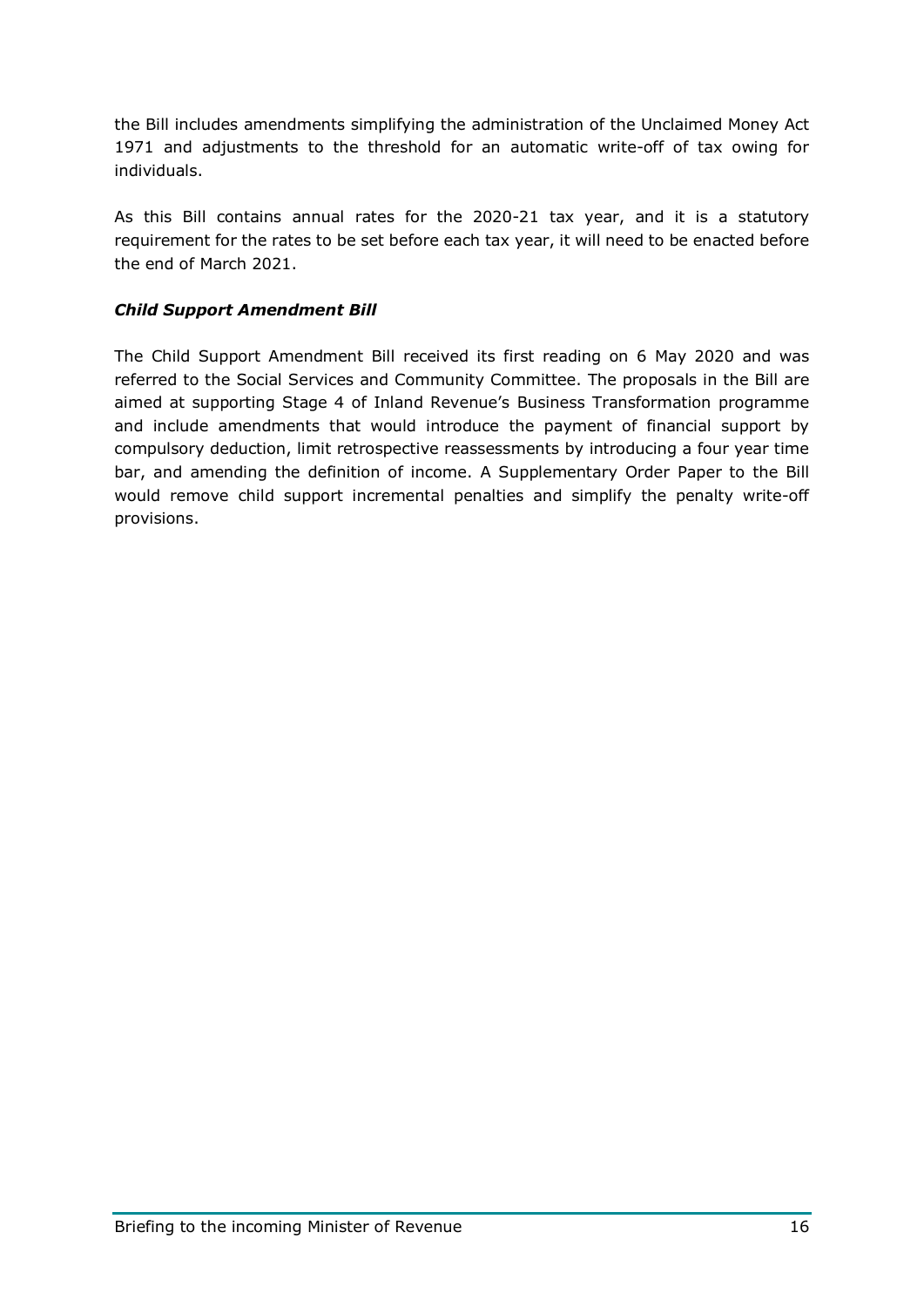As noted above, the TPWP will need to be updated to reflect your priorities. Summarised below are significant projects which we recommend be carried forward. We look forward to discussing these further with you.

<span id="page-16-0"></span>

| <b>Issue</b>               | <b>Summary</b>                                                                                                                                                                                                                                                                                                                                                                                                                                                                                                                                                             | <b>Next steps</b>                                                                                                                                                                                                                          |
|----------------------------|----------------------------------------------------------------------------------------------------------------------------------------------------------------------------------------------------------------------------------------------------------------------------------------------------------------------------------------------------------------------------------------------------------------------------------------------------------------------------------------------------------------------------------------------------------------------------|--------------------------------------------------------------------------------------------------------------------------------------------------------------------------------------------------------------------------------------------|
| Loss continuity            | It has been publicly announced that changes to relax the loss continuity rules<br>(applying when there is a change in a company's ownership) would apply from<br>the 2020-21 income year.                                                                                                                                                                                                                                                                                                                                                                                  | Policy decisions on the detailed<br>design of these changes still need<br>to be made and legislative<br>amendments must be passed<br>before these changes can come<br>into effect.                                                         |
| Permanent loss carry-back  | A temporary loss carry-back measure applying to losses incurred in the 2019-20<br>or 2020-21 income years has already been implemented as part of the COVID-<br>19 response. It has been publicly announced that there is an intention to<br>develop a permanent loss carry back mechanism to replace the temporary<br>measure.                                                                                                                                                                                                                                            | Policy decisions on the design of<br>the measure still need to be<br>made, in addition to decisions on<br>how the measure should be<br>funded. Legislative amendments<br>must also be passed before these<br>changes can come into effect. |
| Taxing the digital economy | A major international tax focus is addressing concern about the low levels of<br>income tax paid by large multinational companies. Work is being undertaken at<br>the OECD on a multilateral solution to this issue, with the OECD releasing a<br>report in October 2020 and work expected to be on-going in 2021. New Zealand<br>officials are contributing to the OECD process. Another option is for New<br>Zealand to implement a unilateral digital services tax (DST). Exposure draft<br>legislation for a DST has been prepared but has not been released publicly. | Ministers will need to make a<br>decision about the suitability of<br>any OECD multilateral solution<br>for New Zealand and whether to<br>progress a unilateral DST in the<br>meantime.                                                    |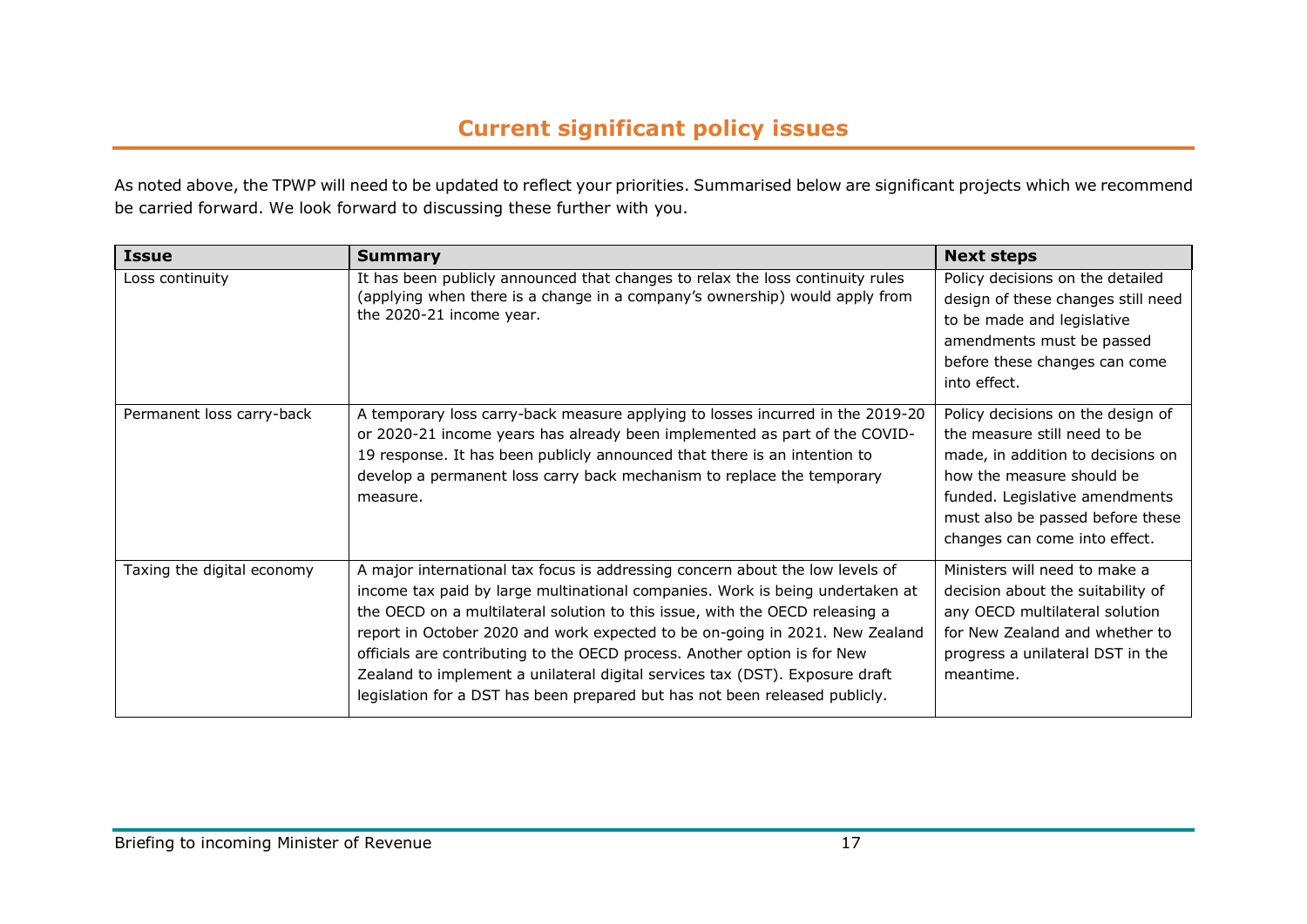| <b>Issue</b>                                            | <b>Summary</b>                                                                                                                                                                                                                                                                                                                                                                                                                                                                                                   | <b>Next steps</b>                                                                                                                                                                                                                         |
|---------------------------------------------------------|------------------------------------------------------------------------------------------------------------------------------------------------------------------------------------------------------------------------------------------------------------------------------------------------------------------------------------------------------------------------------------------------------------------------------------------------------------------------------------------------------------------|-------------------------------------------------------------------------------------------------------------------------------------------------------------------------------------------------------------------------------------------|
| Self-employed compliance<br>initiatives                 | This project aims to address the issue of self-employed taxpayers having lower<br>levels of compliance than employees by adding new industries to the<br>schedular/withholding payments regime.                                                                                                                                                                                                                                                                                                                  | We are planning to report to you<br>with a draft officials' issues paper<br>on new industries to add to the<br>regime in the first quarter of next<br>year.                                                                               |
| Land review                                             | A review of the tax rules applying to land is underway, to ensure that the<br>current tax settings are fair, balanced and support productive investment while<br>discouraging speculation. As noted above, certain amendments to the land sale<br>rules have already been included in a taxation omnibus bill, further work is now<br>underway on a general review of the tax rules applying to land.                                                                                                            | We are planning to report to you<br>on the land review in the new<br>year.                                                                                                                                                                |
| Environmental taxes                                     | A major focus is working towards producing a framework on when to apply<br>environmental taxes.                                                                                                                                                                                                                                                                                                                                                                                                                  | We are working initially with<br>other government agencies on an<br>across-agency framework. An<br>update report to Ministers is<br>planned for late 2020, with a<br>consultation document in 2021.                                       |
| Welfare Overhaul and review<br>of the tax credit system | The cross-agency work programme for overhauling the welfare system has re-<br>started. Officials are considering how the work programme could shift to focus<br>more on the challenges arising from the effects of the COVID-19 pandemic.<br>These challenges include addressing changes in income support following<br>increased levels of unemployment, desire for longer term structural changes to<br>the tax and transfer system, and a potentially smaller fiscal envelope in the next<br>forecast period. | We are working with government<br>agencies on reviewing the<br>fundamental frameworks with a<br>plan to report to Ministers in late<br>2020 - including a scoping note<br>on a review of Working for<br>Families and related tax credits. |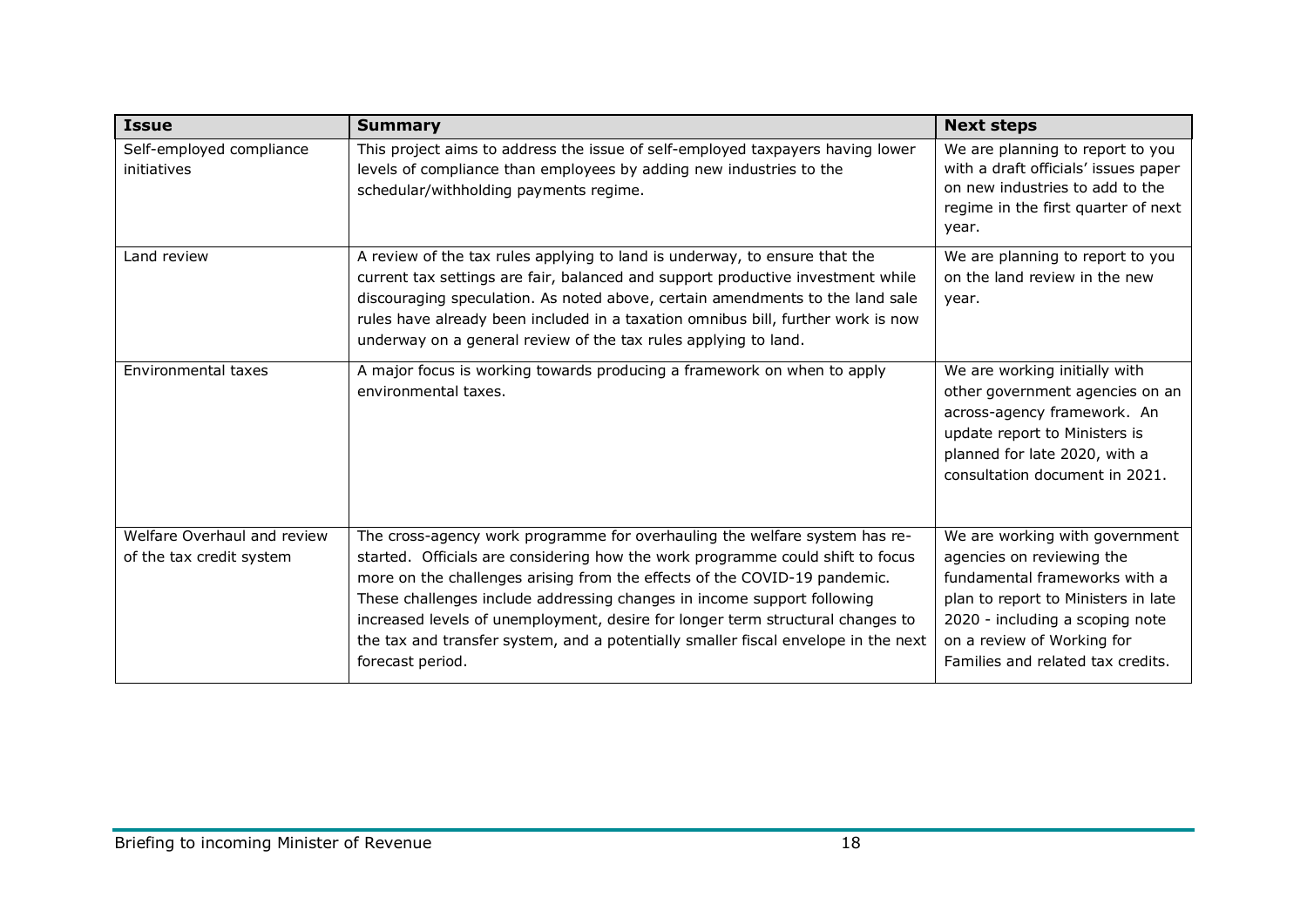| <b>Issue</b>                  | <b>Summary</b>                                                                                                                              | <b>Next steps</b>                                                       |
|-------------------------------|---------------------------------------------------------------------------------------------------------------------------------------------|-------------------------------------------------------------------------|
| s9(2)(f)(iv)                  |                                                                                                                                             |                                                                         |
|                               |                                                                                                                                             |                                                                         |
|                               |                                                                                                                                             |                                                                         |
|                               |                                                                                                                                             |                                                                         |
|                               |                                                                                                                                             |                                                                         |
|                               |                                                                                                                                             |                                                                         |
|                               |                                                                                                                                             |                                                                         |
|                               |                                                                                                                                             |                                                                         |
|                               |                                                                                                                                             |                                                                         |
|                               |                                                                                                                                             |                                                                         |
|                               |                                                                                                                                             |                                                                         |
|                               |                                                                                                                                             |                                                                         |
| Charities and not-for-profits | Charities and not-for-profits receive a range of tax concessions. These tax                                                                 | We are planning to report to you                                        |
|                               | concessions are being reviewed to ensure they operate coherently and fairly,<br>and to ensure the integrity of the tax system is protected. | in the new year outlining options<br>for potential public consultation. |
|                               |                                                                                                                                             |                                                                         |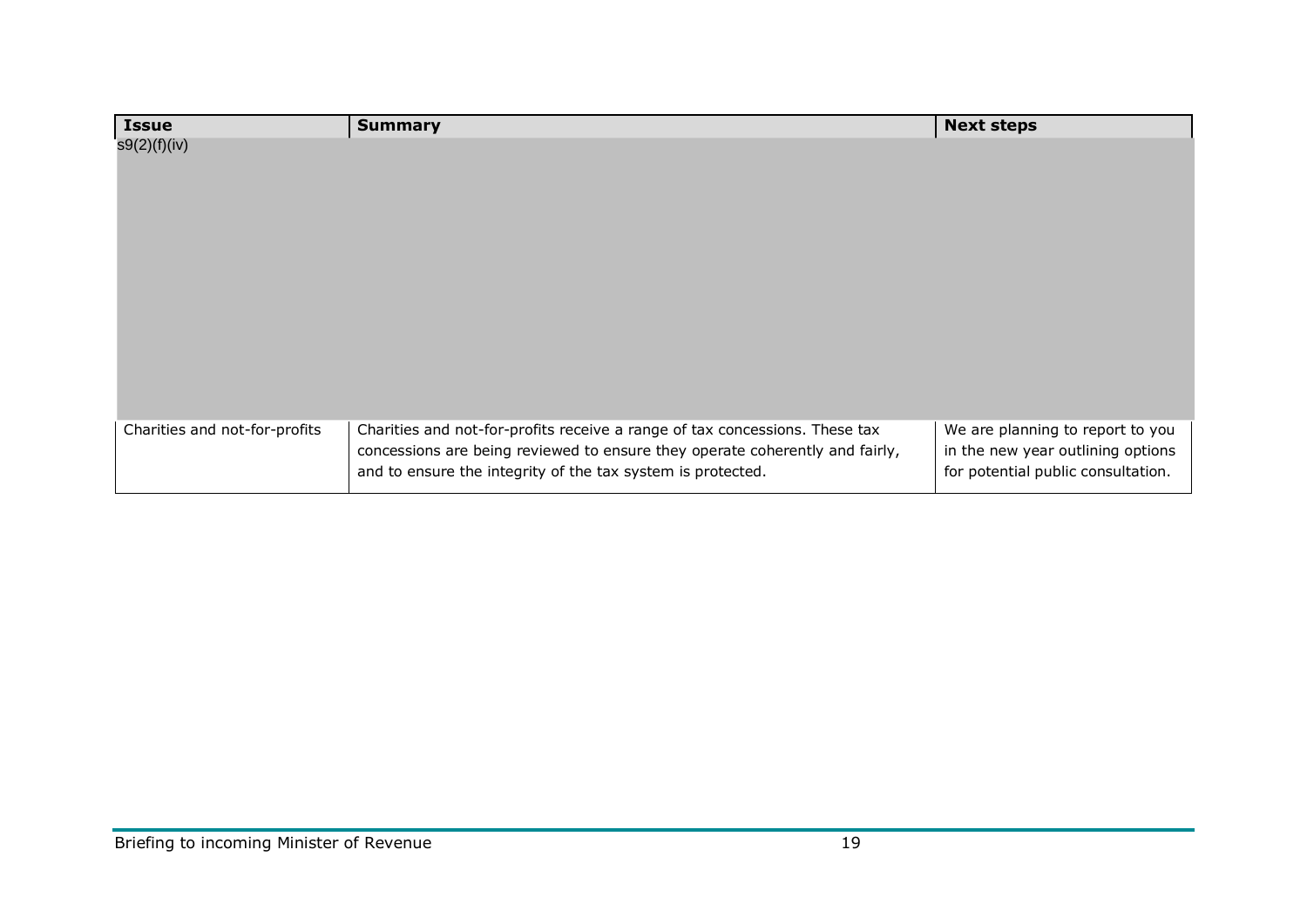## **COVID-19 response measures**

Outlined below are tax policy measures that have been implemented as part of the COVID-19 response to date. As a number of the measures are temporary, it is important to consider what will happen when these measures expire. In addition, as the permanent measures were implemented rapidly, it may be necessary for them to be reviewed.

<span id="page-19-0"></span>

| <b>Measure</b>            | <b>Summary</b>                                                                    | <b>Application period</b>      |  |
|---------------------------|-----------------------------------------------------------------------------------|--------------------------------|--|
| <b>Temporary measures</b> |                                                                                   |                                |  |
| Temporary loss carry-back | Allows businesses to estimate losses for the 2019-20 or 2020-21 income year and   | Effective for 2019-20 and      |  |
|                           | offset these losses against profits made in the prior year.                       | 2020-21 income years.          |  |
| Small business cashflow   | The scheme entitles businesses employing 50 or fewer people to receive a loan     | Loan available 12 May to 31    |  |
| (loan) scheme             | from the Government of up to $$100,000 - a$ base of $$10,000$ plus $$1,800$ per   | December 2020.                 |  |
|                           | employee. The interest rate is 3% and the maximum loan term is 5 years. No        |                                |  |
|                           | repayments are required for 2 years, and loans paid back within 12 months will be |                                |  |
|                           | interest free.                                                                    |                                |  |
| Use of Money Interest     | Inland Revenue may remit UOMI for taxpayers that have had their ability to make a | Applies to late tax payments   |  |
| (UOMI) remission          | tax payment on time significantly adversely affected by COVID-19.                 | due on or after 14 February    |  |
|                           |                                                                                   | 2020. Ability to remit UOMI    |  |
|                           | Inland Revenue may also remit UOMI for provisional taxpayers that have underpaid  | expires after 24 March 2022    |  |
|                           | a provisional tax instalment due to COVID-19 making it difficult to accurately    | unless extended by Order in    |  |
|                           | forecast their income.                                                            | Council.                       |  |
|                           |                                                                                   |                                |  |
|                           |                                                                                   | Remitting UOMI for             |  |
|                           |                                                                                   | underpayments of provisional   |  |
|                           |                                                                                   | tax instalments applies to the |  |
|                           |                                                                                   | 2020/21 income year.           |  |
| Administrative discretion | Gives Inland Revenue greater flexibility to modify timeframes, due dates or       | Effective from 17 March 2020,  |  |
| flexibility               | procedural requirements for taxpayers who are impacted by COVID-19.               | applying for an 18-month       |  |
|                           |                                                                                   | period.                        |  |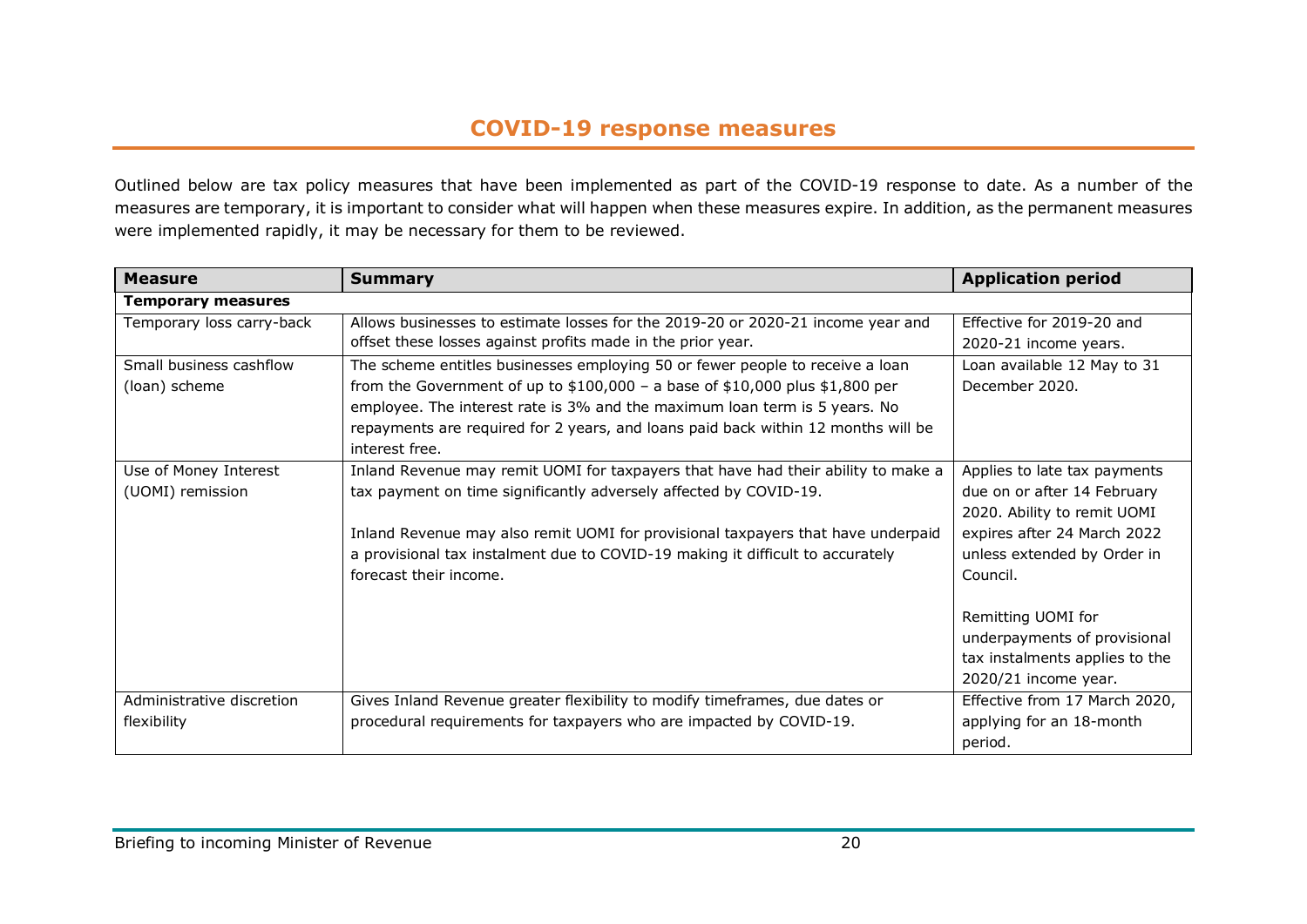| <b>Measure</b>                | <b>Summary</b>                                                                        | <b>Application period</b>       |
|-------------------------------|---------------------------------------------------------------------------------------|---------------------------------|
| Greater information sharing   | Enables Inland Revenue to share taxpayer information with other government            | Effective from 17 March 2020.   |
| across Government             | departments to assist the efficient and effective delivery of the Government's        |                                 |
|                               | COVID-19 response.                                                                    |                                 |
| Low value write-off threshold | The low-value asset write-off threshold has been temporarily increased from \$500     | Effective from 17 March 2020-   |
| (temporary)                   | to \$5,000 for 12 months.                                                             | 17 March 2021.                  |
| Tax-write-off threshold       | The write-off threshold has been temporarily increased from \$50 to \$200 for         | Effective for the 2019-20       |
| increase                      | individuals whose end of year tax liability is calculated as part of Inland Revenue's | income year.                    |
|                               | automatic calculation system.                                                         |                                 |
| Working for Families tax      | Allows people on a temporary visa who would not otherwise meet the Working for        | Effective 17 March 2020.        |
| credits entitlement for       | Families residency criteria to qualify for Working for Families if MSD has granted    |                                 |
| emergency benefit recipients  | them an emergency benefit.                                                            |                                 |
| Removing GST from COVID-      | Confirms that payments to businesses of the wage subsidy and leave payment are        | Effective 17 March 2020.        |
| 19 wage subsidy and leave     | not subject to GST.                                                                   |                                 |
| payments                      |                                                                                       |                                 |
| Tax treatment of payments     | Ensures an individual in receipt of a COVID-19 New Zealander Stranded Overseas        | Effective 20 April 2020.        |
| to New Zealanders stranded    | payment is subject to the same tax treatment, Working for Families entitlements,      |                                 |
| overseas                      | and student loan and child support obligations that apply for their normal benefit,   |                                 |
|                               | pension or supplementary assistance payment.                                          |                                 |
| Permanent                     |                                                                                       |                                 |
| Refundability of R&D credits  | Application of broader refundability rules for the R&D tax credit was brought         | Effective for 2019-20 and later |
|                               | forward a year.                                                                       | income years.                   |
| Depreciation on non-          | Depreciation on non-residential buildings has been restored.                          | Effective for 2020-21 and later |
| residential buildings         |                                                                                       | income years.                   |
| Low value write-off threshold | After the temporary measure outlined above ends, the low-value asset write-off        | Effective 17 March 2021.        |
| (permanent)                   | threshold is permanently increased to \$1,000.                                        |                                 |
| Removal of the hours test for | Removal of the in-work tax credit eligibility requirement for recipient families to   | Effective from 1 July 2020.     |
| the in-Work Tax Credit        | normally be working at least 20 hours per week as a sole parent or a combined 30      |                                 |
|                               | hours per week as a couple.                                                           |                                 |
| Changes to the grace period   | Introduction of a grace period means families would continue to receive the In-       | Effective for the 2021-22 and   |
| for the In-Work Tax Credit    | Work Tax Credit for up to two weeks as they transition between jobs, are unpaid for   | later income years.             |
|                               | a period, or leave employment.                                                        |                                 |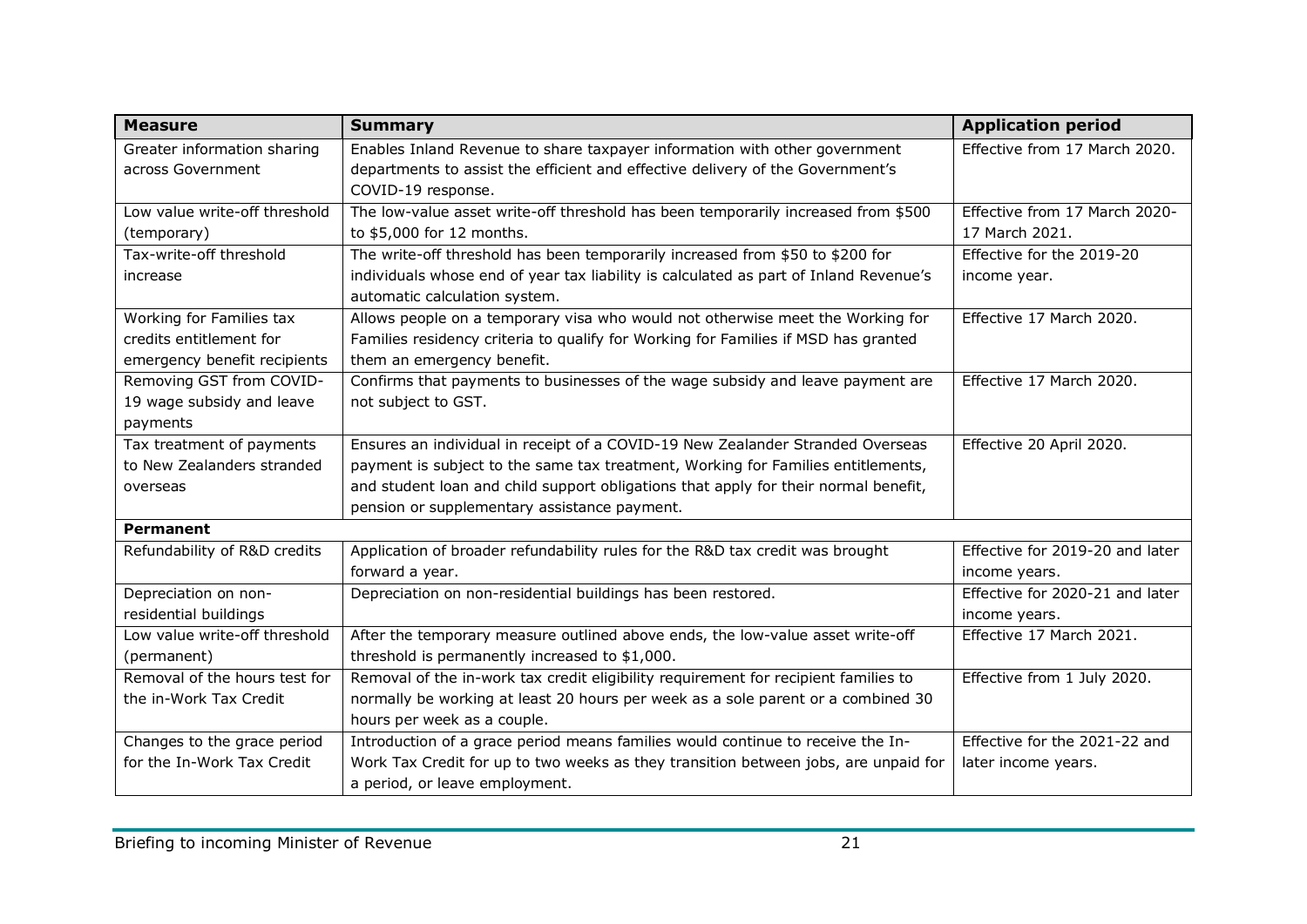## **Introduction to Inland Revenue**

<span id="page-21-0"></span>Inland Revenue is organised around its customers. Our people work collaboratively across business units, sharing information, combining skills and knowledge to improve outcomes for customers. The table below provides a summary of each of Inland Revenue's business groups.

**Policy and Regulatory Stewardship** provides tax and social policy advice to the Government, alongside the Treasury.

Deputy Commissioner: David Carrigan.

**Customer and Compliance Services—Individuals (CCS-I)** makes tax compliance simpler by giving guidance and support to individuals, families and micro business customers, including non-profit organisations. This helps ensure everyone pays and receives the right entitlements and gets it right from the start.

Deputy Commissioner: Sharon Thompson.

**Customer and Compliance Services—Business (CCS-B)** provides customers with certainty and accuracy around complex and global tax compliance arrangements with small-medium enterprises, including non-profit organisations and significant enterprises. CCS-B connects with a range of business and delivery partners, representative bodies and international agencies to deliver joined-up services and reduce costs to customers. CCS-B also provides tax technical and legal support for Inland Revenue.

Deputy Commissioner: Cath Atkins.

**Transformation** provides professional services to enable the delivery of the tax system for the  $21<sup>st</sup>$  century. This includes leading Inland Revenue's Business Transformation programme, which is working with all parts of Inland Revenue and external stakeholders to completely transform the way we interact with customers.

Deputy Commissioner: Greg James.

**Enterprise Design & Integrity** supports Inland Revenue's Commissioner and its Executive Leadership Team to lead and govern Inland Revenue effectively and efficiently.

This group facilitates integrated business architecture and design, prioritisation and investment across Inland Revenue, and safeguards its integrity and reputation.

Deputy Commissioner: Mary Craig.

**Enterprise Services** supports Inland Revenue's people to operate efficiently, effectively and safely, by providing seamless, integrated end-to-end back-office services.

Deputy Commissioner: Gary Baird.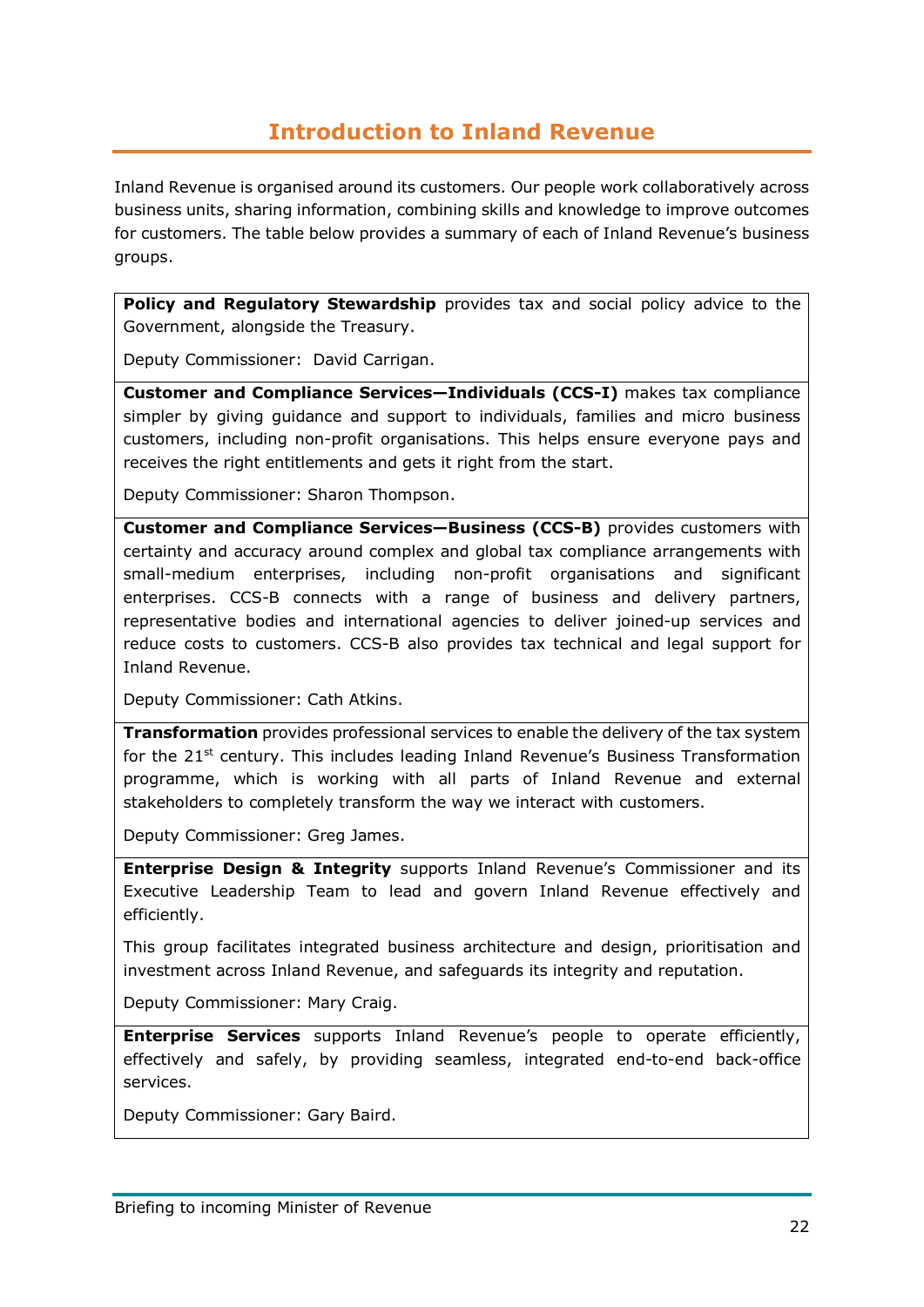**Information and Intelligence Services** helps Inland Revenue to keep the customer at the heart of everything it does. It uses data insights and intelligence to help understand and influence customer behaviour.

Deputy Commissioner: Mike Cunnington.

**Tax Counsel Office** maintains confidence in the tax administration by providing guidance on the correct interpretation of the Inland Revenue Acts and other relevant laws, and by considering case law.

The Tax Counsel Office is led by Martin Smith, Chief Tax Counsel.

## <span id="page-22-0"></span>**Inland Revenue's funding**

For the 2020/21 financial year, the department's funding is provided through four appropriations:

- a multi-year appropriation of just under \$1,024 million for the implementation of Business Transformation from 2017/18 to 2021/22
- just over \$626 million for services for customers, including services to inform the public about entitlements and meeting obligations, services to process obligations and entitlements, management of debt and unfiled returns, and investigations, and
- just over \$10 million for policy advice and \$5m for services to other agencies.

s9(2)(g)(i)

Two factors have impacted Inland Revenue's funding over recent years: our commitment to self-fund and realise savings as part of Business Transformation benefit commitments, and time-limited funding for specific initiatives coming to an end. A further briefing on the department's financial position, resourcing and capacity will be provided to you shortly.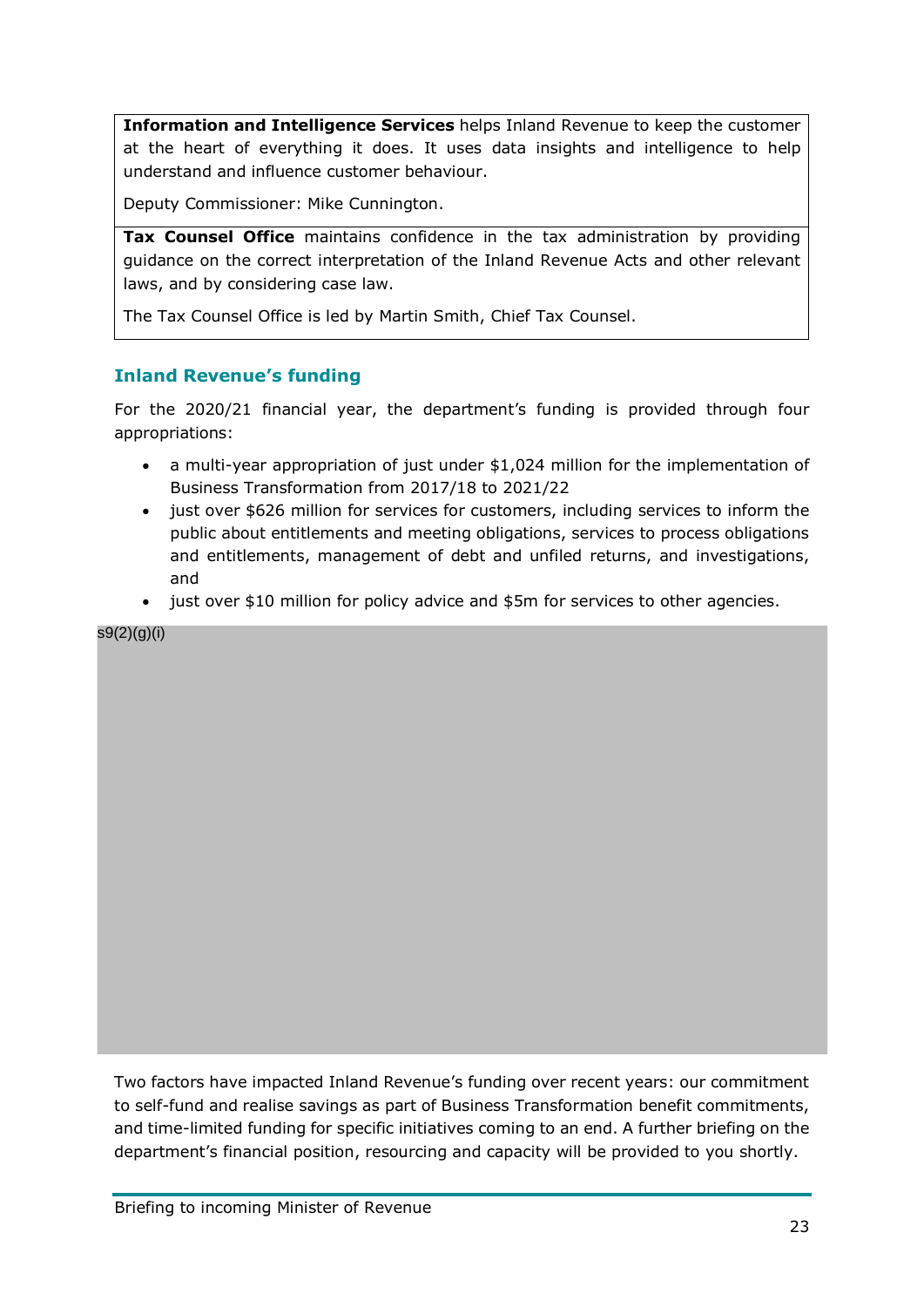## <span id="page-23-0"></span>**Inland Revenue – People**

As part of Inland Revenue's transformation, we are creating an organisation which better serves the people of New Zealand. Maximising the capability of our people is essential to the success of transforming Inland Revenue.

Inland Revenue has invested significantly in building the foundations for a transformed and future-fit workforce. Inland Revenue is progressively working towards being an organisation with a smaller, more knowledge-based workforce to ensure it operates sustainably and efficiently.

A significant programme of organisation design is underway to ensure the organisation is the right size and shape to perform effectively, efficiently and sustainably. This programme will continue into 2021. s9(2)(g)(i)

There are two main drivers of this reduction. Business Transformation has changed the nature of our work – for example, automation has removed much of the work that previously required manual effort. In return for the Government's investment in Business Transformation, Inland Revenue committed to realise savings of \$495 million by 2023/24, estimating that the organisation would be approximately 25-30% smaller. During Business Transformation we have appointed many staff on fixed term agreements in anticipation of down-sizing once transformation changes are embedded.

The second driver is the cessation of time-limited funding. Previous governments provided time-limited funding, enabling Inland Revenue to dedicate resources to increase the focus on areas of specific compliance risk, such as the hidden economy. 89(2)(g)(i)

The majority of this funding ceased as at 30 June 2020, with some small amounts remaining in 2020/21 and 2021/22. In addition, some specific funding has been provided to Inland Revenue to retain staff to September 2021, to support customers in light of the impact of COVID-19.

## <span id="page-23-1"></span>**Engagement with unions**

Inland Revenue's three unions—the Public Service Association (PSA), Taxpro and the National Union of Public Employees (NUPE) — play an important role representing their members' voices, and Inland Revenue is committed to working with them.

Engagement with unions extends across business groups, the transformation programme and a range of organisational initiatives. Unions are involved at local, national and programme levels, and Inland Revenue regularly shares information with them.

Inland Revenue negotiated collective agreements with each of the three unions in the 2019/20 financial year, with all agreements covering three years.

Inland Revenue has relationship agreements with each of the unions, which establish the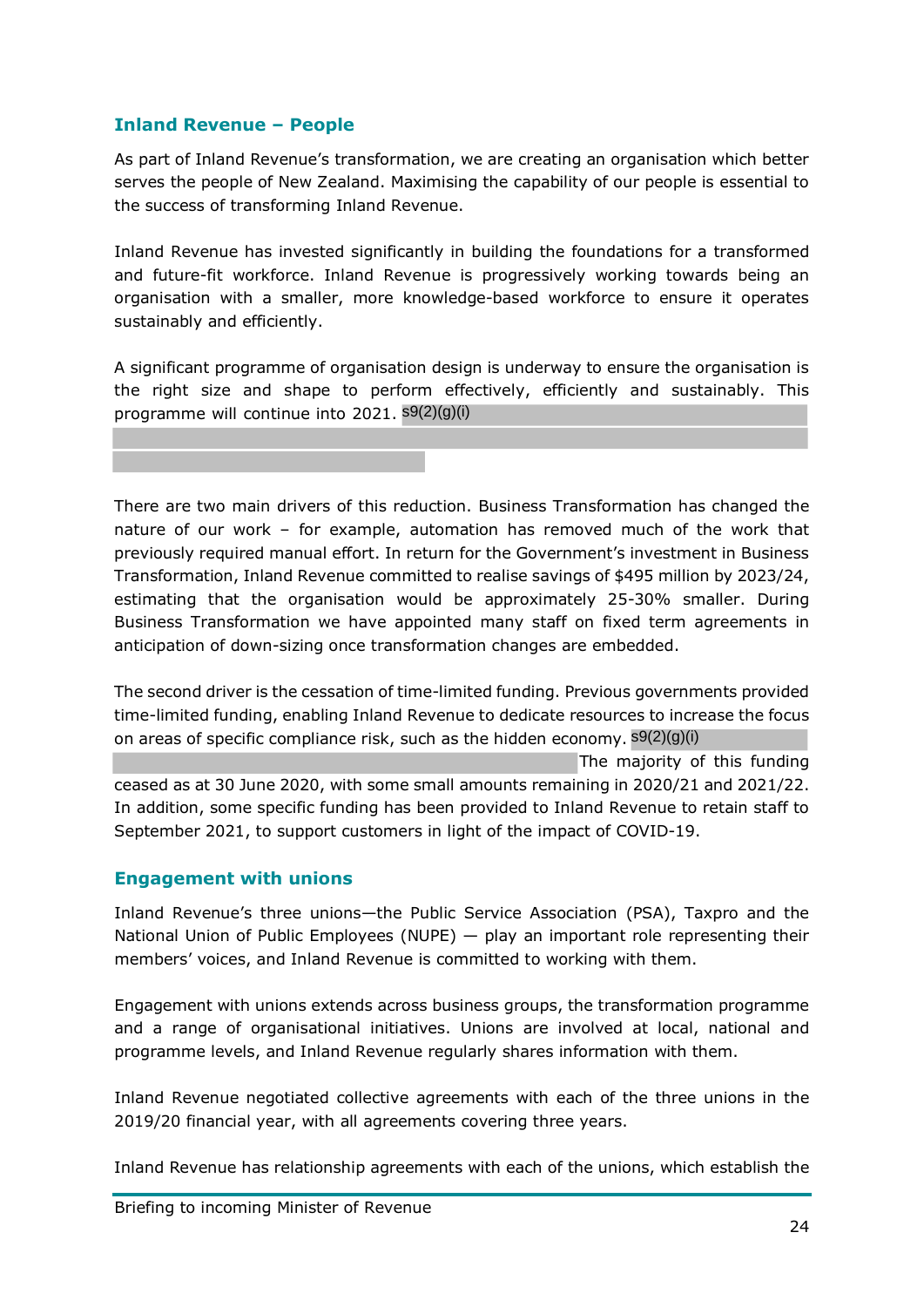agreed relationship principles and provide practical guidelines on how we will work together to provide a positive workplace for Inland Revenue's people.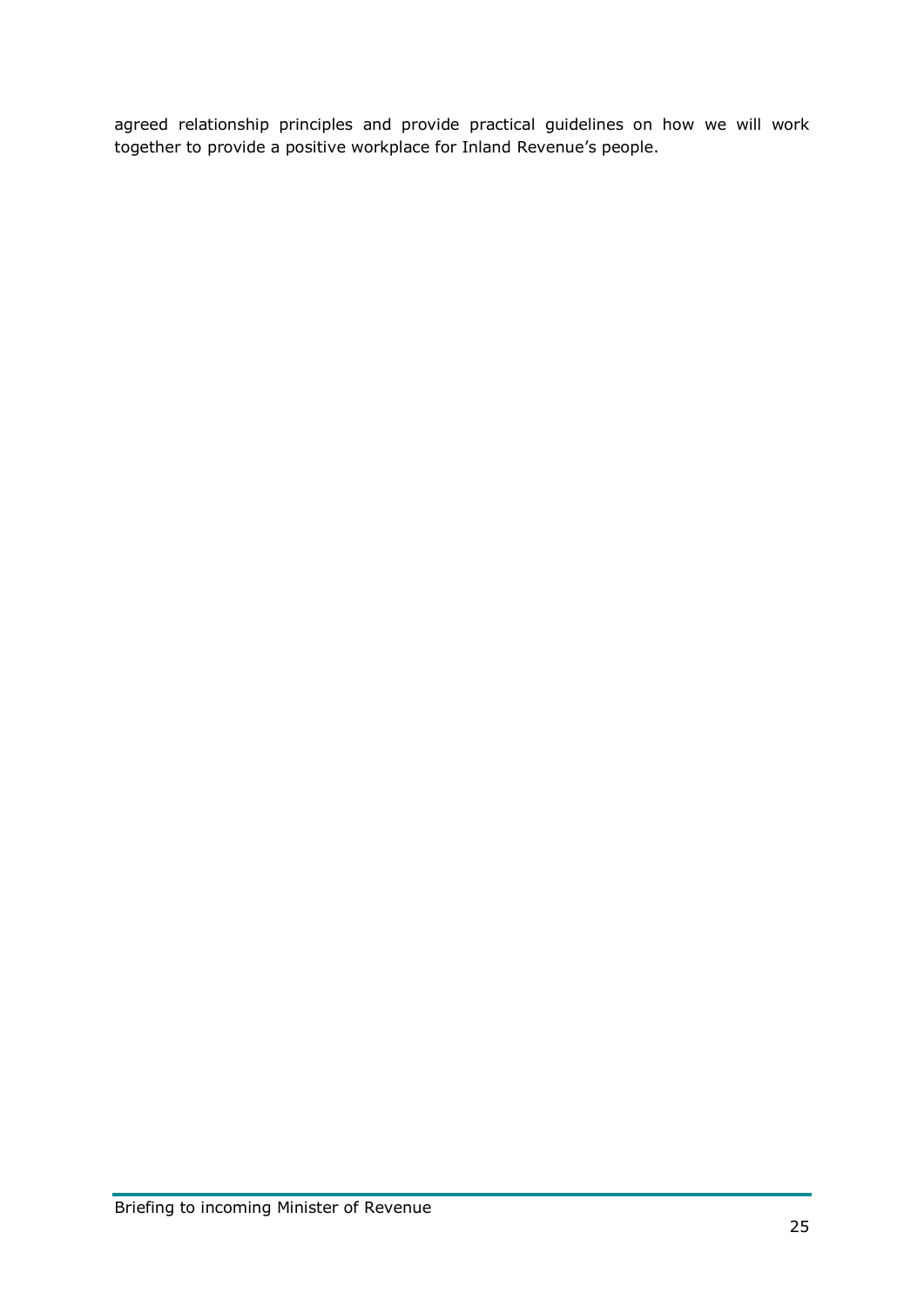## **Business Transformation**

#### <span id="page-25-1"></span><span id="page-25-0"></span>**Where we are now**

Inland Revenue's Business Transformation is a multi-year programme of modernising New Zealand's revenue system to ensure it will serve the needs of all New Zealanders.

The Business Transformation programme is a combination of changes to policy, process, technology and the capability of our people. It is far more than an upgrade of technology and is changing every aspect of the way Inland Revenue operates. Transformation aims to:

- increase voluntary compliance, by making it easier for people to get things right and difficult to get wrong;
- ensure continued collection of tax revenue;
- contribute to a growing, healthy economy;
- improve the Government's ability to make policy changes more quickly and costeffectively; and
- create an information asset to deliver improved outcomes.

Implementation is now well advanced, with one final stage to go, referred to as Stage 4. The majority of tax and social policy products are now administered on new systems and with new processes, and customers are now able to do a lot for themselves online. The modern, digital revenue system envisaged by transformation is now largely in place.

Decision-makers have significantly more agility to make changes to policy and legislative settings than they previously had. The flexible and iterative nature of START (Inland Revenue's new core platform) means that new products or services that adopt out-ofthe-box processes and use established patterns can be implemented much more quickly.

Inland Revenue has implemented new intelligence and knowledge management tools, a new enterprise support services platform, and organisation design. Together, these changes are helping Inland Revenue to work more efficiently and effectively.

The investment made in transformation has created the systems and processes required to enable Inland Revenue to operate in the digital age. Inland Revenue's ability to keep providing services to customers remotely during COVID-19 and to respond quickly to Government priorities would not have been possible without the investment made in transformation and the flexibility and adaptability of its people.

While the programme is now close to completion, Business Transformation is inherently high-risk and will remain so until its completion. Inland Revenue remains committed to completing transformation as quickly as possible to reduce risk. Changes will be implemented progressively during 2021, to ensure Inland Revenue has capacity to respond to Government priorities. The programme will close by 30 June 2022.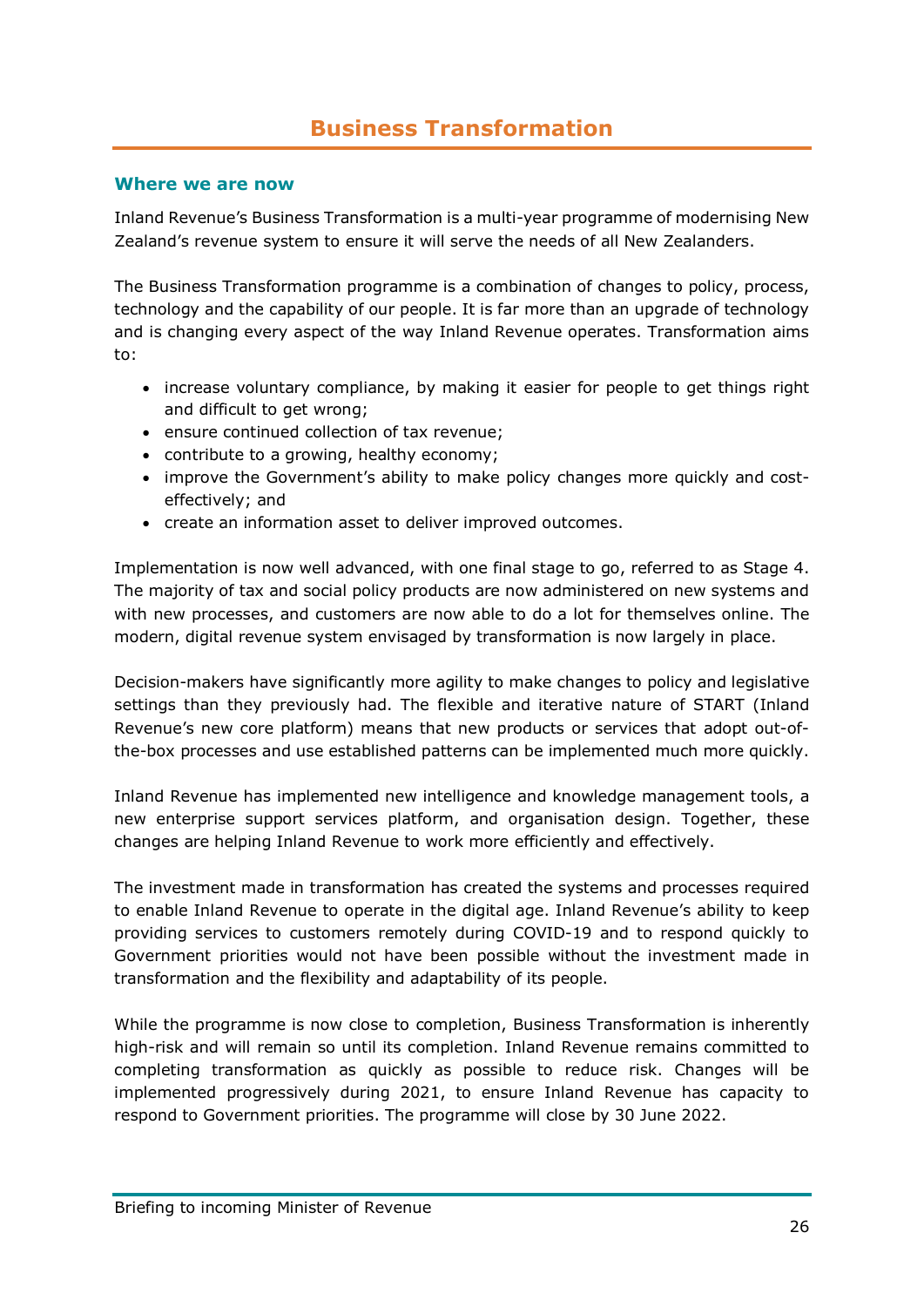## <span id="page-26-0"></span>**What remains to be completed**

Stage 4 contains several workstreams.

- *Completing the core.* Move the final tax and social policy products to new systems and processes – these are Child Support, Paid Parental Leave and a number of smaller products (duties, foreign trusts and unclaimed monies). These products (with the exception of child support) will move to new systems and processes on 1 March 2021. Deployment and cut over activity will be planned and executed on a remote-working basis, which will mitigate possible COVID-19 impacts. Child Support will move later in the year, likely in October 2021.
- *Optimising our technology landscape*. Ensure underlying technology infrastructure is up-to-date and sustainable, and decommission heritage systems and processes.
- *Completing the intelligence-led programme of work*. Handover of new analytical and knowledge management capabilities to business-as-usual teams.
- *Completing the implementation of Ātea (our enterprise support services)*. The end date for the replacement of our internal systems and processes is dependent on the all-of-government payroll solution.
- *Ensuring a smooth transition to the post-transformation operating model*. Transition the services, processes, frameworks and methods that will endure after transformation has been completed and ensure the business is ready to accept them.

## <span id="page-26-1"></span>**Improved agility**

Amongst the benefits to stakeholders from the investment in transformation, the Government now has greater policy agility. Previously our heritage systems were a major constraint on our ability to implement policy change quickly and cost-effectively.

Inland Revenue's improved agility has been demonstrated through, for example, the implementation of the Small Business Cashflow (Loan) Scheme. This was designed and implemented in a matter of weeks without additional investment in systems and processes. The extent to which this was possible, however, was heavily dependent on simple requirements, no/few exceptions, using information already held, and designing within the "out of the box" processes of our technology platform.

Similarly, Inland Revenue has an improved ability to share information securely with other government agencies. For example, to ascertain employers' eligibility for the wage subsidy, Ministry of Social Development staff are now able to access the required information from our systems via a portal, enabling a swifter response for customers and a more efficient use of departmental resources. This is a good demonstration of digital technologies helping agencies to use data in new and innovative ways to improve the lives of New Zealanders.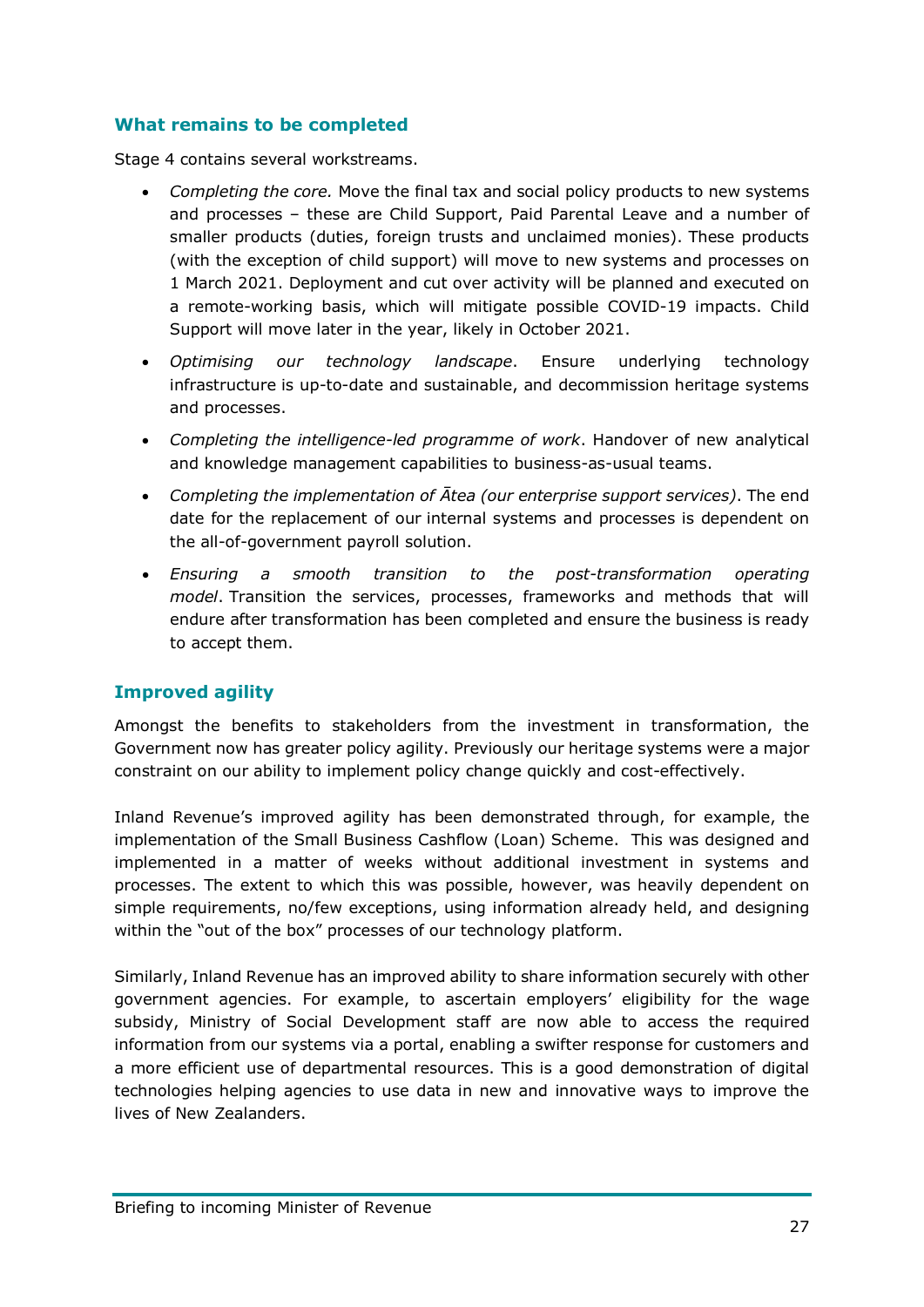How quickly Inland Revenue can implement new products or services will always be determined by:

- the nature of the change and its requirements;
- whether the information/data required is already held;
- the capacity to educate and support customers and/or intermediaries in understanding what any change means for them, and what they need to do; and
- the lead times required by intermediaries, such as software developers, to prepare for any change.

## <span id="page-27-0"></span>**Leveraging this investment**

As Inland Revenue embeds these new capabilities, there are opportunities to consider leveraging the investment in new systems across the public sector, as well as to make further improvements to the administration of the tax system.

This includes working closely with other departments, including the Department of Internal Affairs, Statistics NZ and the New Zealand Customs Service, to take advantage of the investment in enterprise support services (Ātea). Enterprise support services are the internal systems and processes that support the day-to-day running of Inland Revenue.

In February 2020, the Digital Government Leadership Group (DGLG) agreed a work programme to enable the process model developed by Inland Revenue for human resources, finance, asset management and procurement functions to be adopted as a common process model for all-of-government. COVID-19 has resulted in delays in getting the work programme fully up and running.

In addition, as part of the agreed arrangements for the implementation of Ātea, any material or information developed for Inland Revenue is able to be reused across government. This will enable other agencies using the same technology platform as Inland Revenue (Oracle) to accelerate delivery as they will not have to start from scratch. This approach will help to ensure that the public service leverages the best possible value from its digital technology and data investments.

In relation to START, there is a continuum of options for further leveraging this investment. For example, Inland Revenue could potentially act as a service provider to other parts of government for activities that are complementary to the end-to-end tax model. There are also opportunities for the data and information held by Inland Revenue, and the analytics platform and capabilities developed, to be shared with others to enable them to deliver services to their customers. These are areas of opportunity that we would like to discuss further with you at the appropriate time.

## <span id="page-27-1"></span>**Timeframes**

It is important that the focus remains on completing Business Transformation and successfully transitioning to Inland Revenue's new capabilities. The optimal timeframe for further leveraging these assets will be from early-mid 2022, once the programme has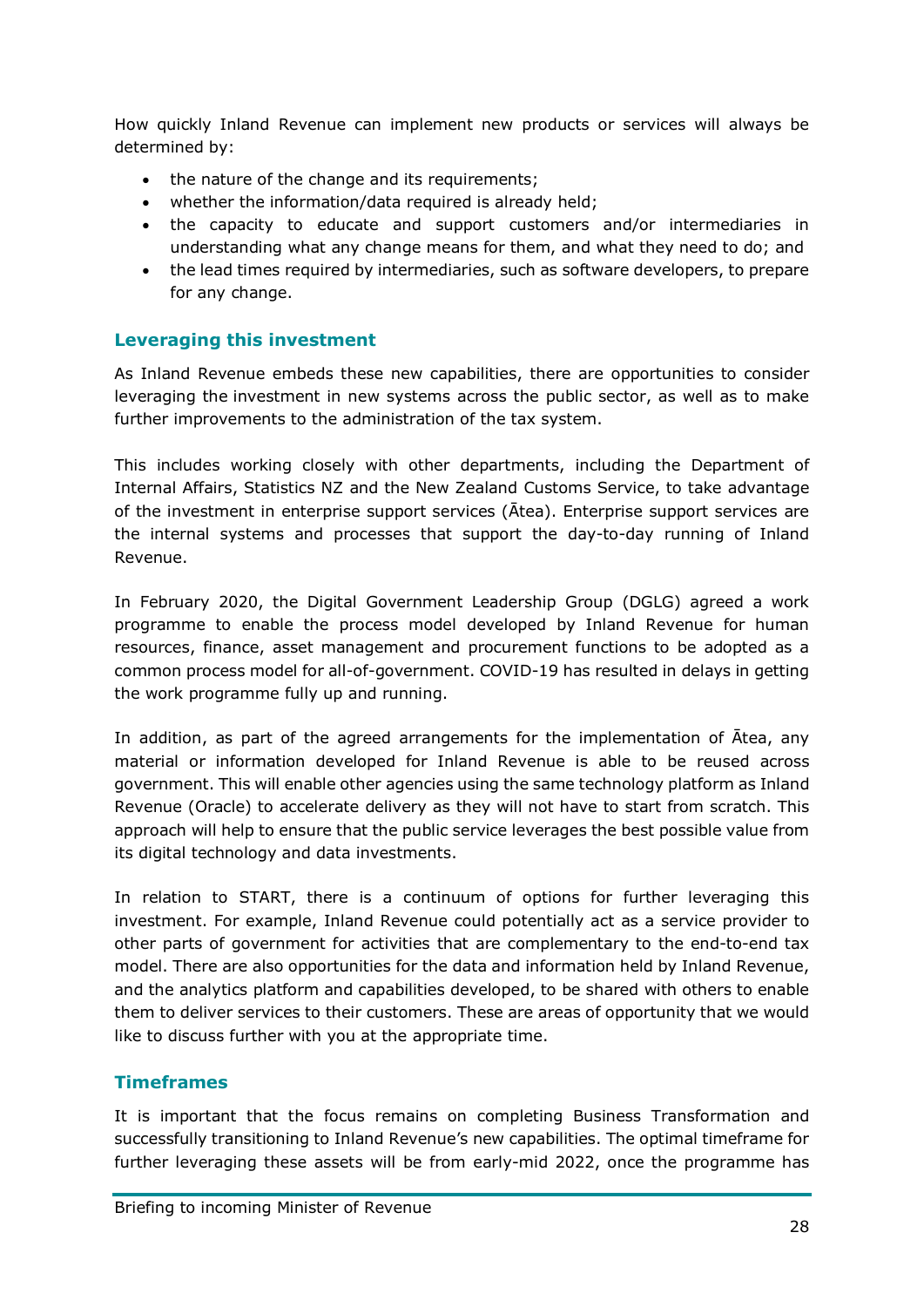completed key deliverables. We will be keen to explore the potential for leverage with you during 2021, as this may also shape policy work around the administration of the tax and social policy system.

## <span id="page-28-0"></span>**Reporting progress**

Business Transformation is required to report to Cabinet on progress by July and December each year. In addition, monthly status updates are provided to you and the Minister of Finance.

Given the high-risk nature of the programme, independent quality assurance reviews are conducted regularly. You and the Minister of Finance are provided with the opportunity to talk directly with the review teams and receive copies of the reports once they have been finalised.

Transparency about the programme and its progress has been a key principle since the programme began. Inland Revenue regularly publishes the progress updates mentioned above on its external website (www.ird.govt.nz) as well as summaries of the independent quality assurance reviews. The next independent assurance review scheduled is a Gateway 0 review (a strategic assessment) planned for late November 2020.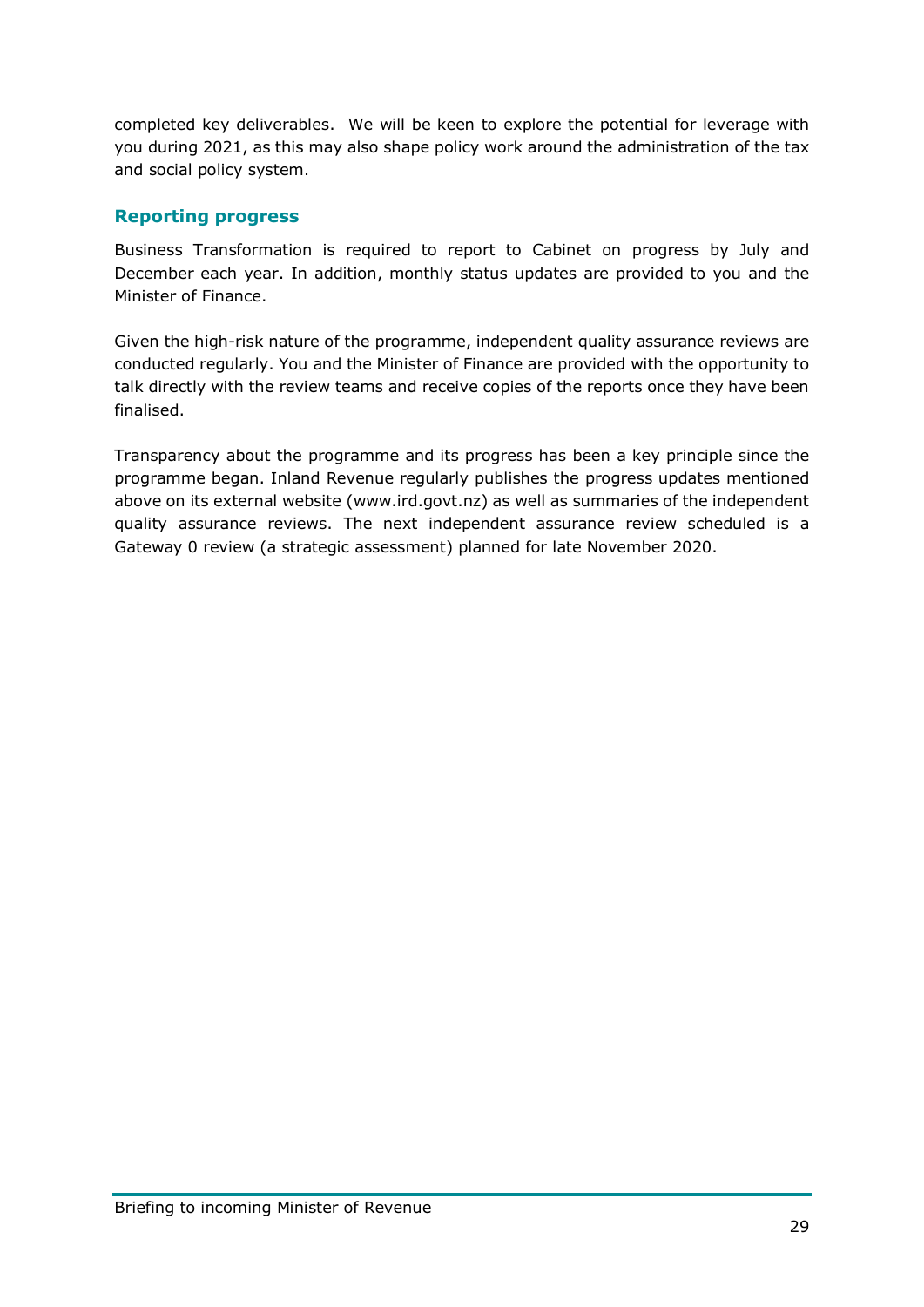## **High priority papers and briefings**

<span id="page-29-0"></span>The following is a list of significant papers and briefings you will receive during 2020 in addition to the issues requiring decisions mentioned in the *Tax Policy* section.

- Monthly reports on taxation revenue outturns
- Half Yearly Economic and Fiscal Update (HYEFU)
- Monthly Business Transformation status updates
- Go-live preparations for Business Transformation Stage 4

Additionally, between November 2020 and February 2021, the Commissioner will be called to appear before the Finance and Expenditure Committee for the Annual Review of Inland Revenue. The hearing will be held following the tabling of the Annual Report, in order to scrutinise the performance of the department during the preceding financial year.

## <span id="page-29-1"></span>**Recommended subsequent briefings**

We recommend that officials provide you with more detailed briefings in the near future, both in writing and verbally, on the topics listed below. We are happy to work with your Office to schedule briefings on these issues and provide advice on sensible sequencing to support your priorities.

s9(2)(f)(iv)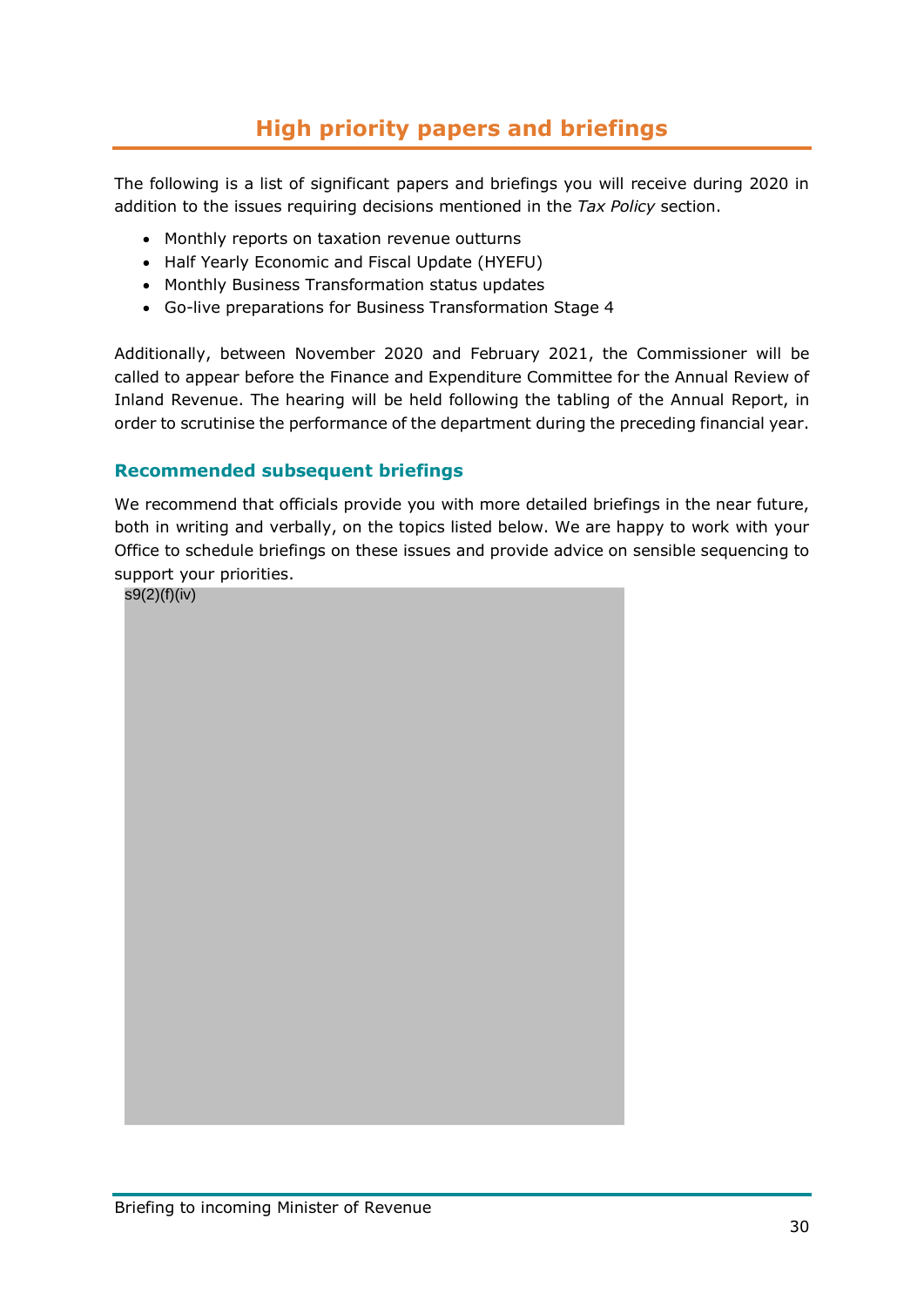## **Administrative arrangements**

#### <span id="page-30-1"></span><span id="page-30-0"></span>**Reports and communication**

Every week, we will provide you with a status report. This includes information relating to Cabinet and Cabinet Committee papers, Bills currently in the House, requests under the Official Information Act and media issues.

#### <span id="page-30-2"></span>**Office support**

You will have your own views about what works for you in terms of how we can support you and your office, which we look forward to discussing. For your information, we have set out below the type of support that we have provided previously.

To assist with reports, communication and correspondence, Inland Revenue has previously provided two secondees to the Minister of Revenue's office – a Private Secretary (Alice Yan) and a Revenue Advisor (Thomas Allen). We also have a secondee in the Minister of Finance's office (Paul Young).

The secondees also act as advisors on tax policy, tax administration and social policy matters, assist in handling media enquiries, help liaise with Inland Revenue and manage incoming communication.



Inland Revenue staff also assist in providing draft responses to Ministerial correspondence, and collating information for Official Information Act requests and Parliamentary Questions.

## <span id="page-30-3"></span>**Meetings**

The table below sets out the regular meetings that the Minister of Revenue has previously had with officials and other Ministers. We suggest these meetings continue and are happy to discuss this with you.

| <b>Meeting</b>                                                                                                                                             | <b>Frequency</b> |
|------------------------------------------------------------------------------------------------------------------------------------------------------------|------------------|
| Meeting with the Commissioner of Inland Revenue and<br>officials to discuss portfolio-related matters, including one<br>to one time with the Commissioner. | Weekly           |
| Meeting with the Minister of Finance to discuss key<br>decisions and issues in the portfolio.                                                              | Fortnightly      |
| Meeting with officials to discuss Business Transformation<br>or other Policy matters                                                                       | As required      |